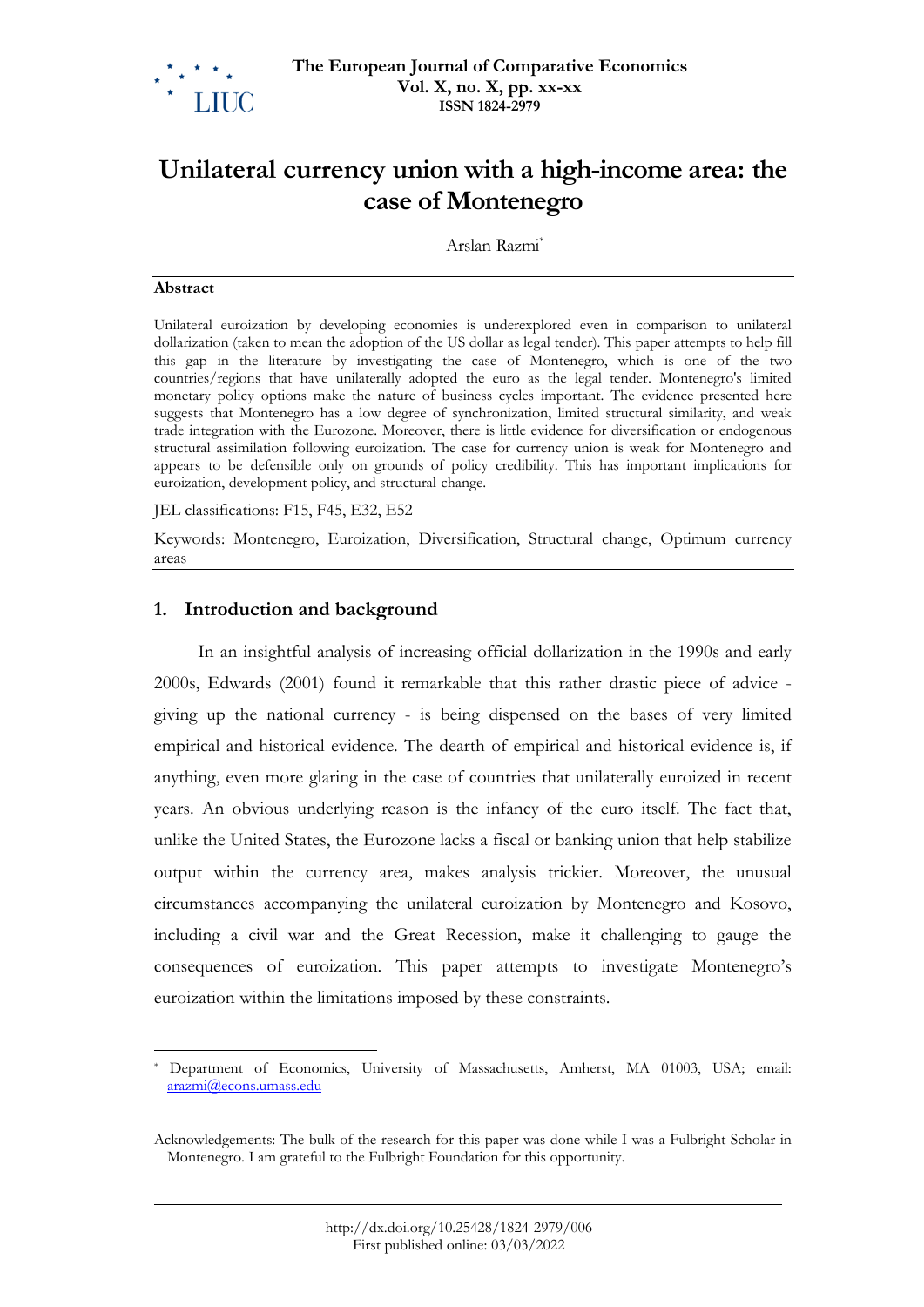The euroization of Montenegro, not surprisingly, followed a period of turmoil involving civil war, the break-up of the former Yugoslavia, hyperinflation, and a series of dramatic depreciations of the Yugoslav Dinar (the domestic currency). To restore monetary stability, the Deutsche Mark was adopted as legal tender in parallel with the Dinar in November 1999. The Mark then became the sole legal tender in January, 2001 before Montenegro officially and unilaterally euroized in June, 2002. The main motive appears to have been the need to establish monetary stability following bouts of high/hyperinflation in the preceding decades.<sup>1</sup> To date there are no official agreements between Montenegro and the European Central Bank approving the use of the euro as an official currency and while Montenegro was given candidate status for European Union membership in 2010, the path to Eurozone membership is still unclear.<sup>2</sup>

Have subsequent developments justified Montenegro's decision to euroize? To explore this question, this paper utilizes criteria suggested by the optimum currency area literature to investigate the evolution of the Montenegrin economy since the adoption of the euro and political independence. I explore both monetary and real sector developments in order to analyze the potential consequences of unilateral dollarization for Montenegro, especially in the years following the Eurozone crisis. In particular, I examine the degree of Montenegrin integration with the rest of the Eurozone, and compare it with other economies in the region. The severity and duration of the Eurozone crisis, especially in the PIIGS (Portugal, Spain, Ireland, Italy, and Spain) has given a new lease of life to interest in common currency issues. This is a good time to take stock in the Montenegrin context.

To give a preview of the main conclusions, I find that while Montenegro is likely to have benefited from importing policy credibility, the Montenegrin economy is only weakly synchronized with the Eurozone, and by some measures, has become less so over time. Euroization has helped little in this regard. The absence of exchange rate flexibility and monetary autonomy may therefore have been quite costly. The analysis reaches this conclusion in 3 steps:

 $1$  See Fabris et al. (2004) and Winkler et al. (2004).

<sup>&</sup>lt;sup>2</sup> As a practical matter, the European Union has outlined a 3-step procedure for the monetary integration of candidate countries. The applicants are required to first join the European Union (EU), then become a part of the exchange rate mechanism (ERM 2), and, as a final step that follows satisfaction of the Maastricht convergence criteria, join the Economic and Monetary Union (EMU), i.e., the Eurozone.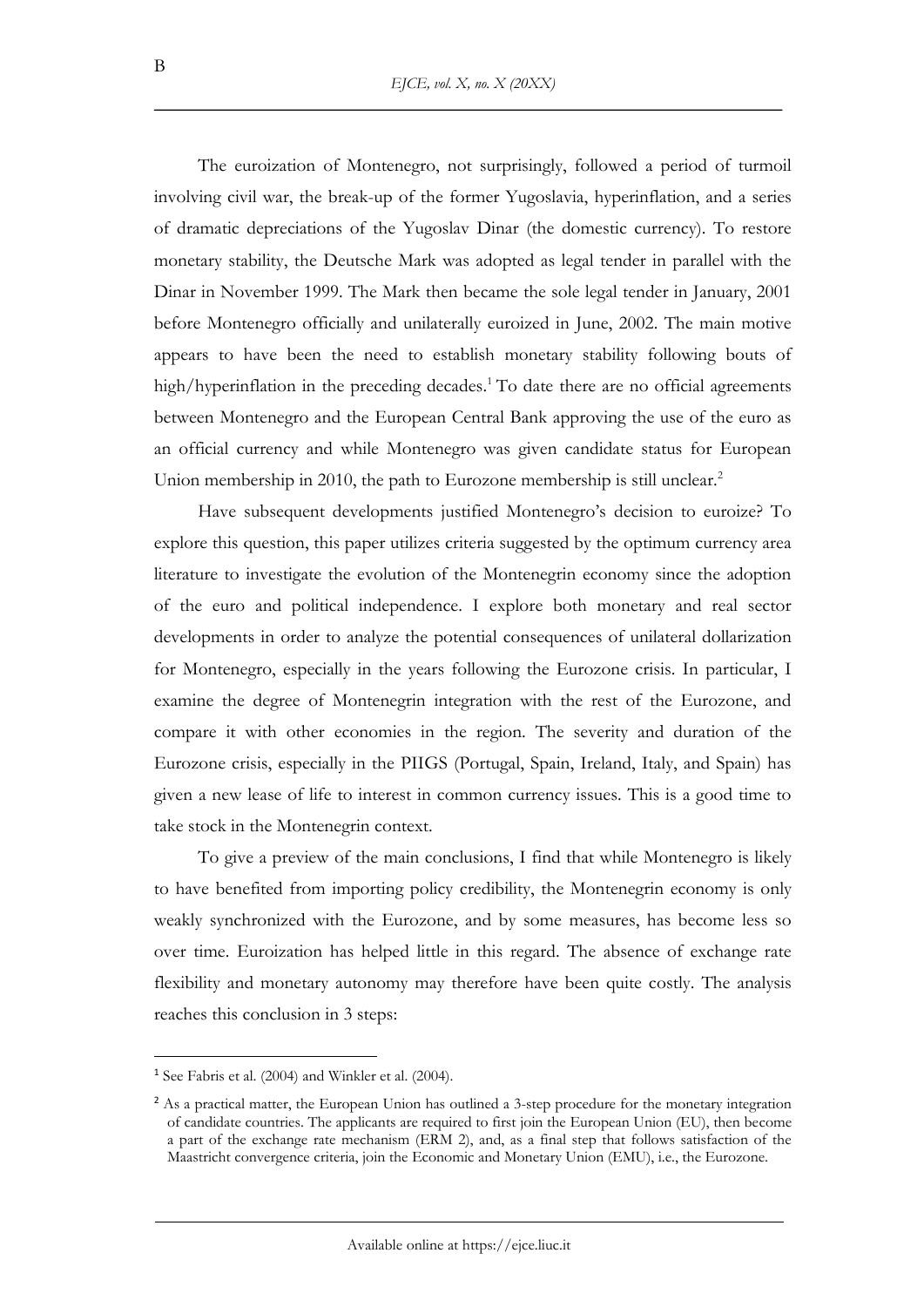- 1. I begin by showing that there is very little synchronization between shocks in Montenegro and the rest of the Eurozone.
- 2. Given the idiosyncratic nature of Montenegrin shocks, monetary and fiscal policies gain added importance for stabilization. I then show that Montenegro has limited monetary autonomy.
- 3. Asymmetry of shocks and lack of stabilization tools make output and trade diversification an important issue. In the final step, I establish the lack of diversification and the absence of endogenous increases in structural similarity following euroization.

The recency of Montenegro's euroization poses a challenge to data analysis. To overcome this problem, I use the other former Yugoslav republics as sources for counterfactual comparison. An additional advantage to this approach is that several of these countries share the experience of break-up, civil war, high inflation, and instability in the years preceding Montenegro's euroization. Moreover, these provide variety in terms of exchange rate regimes and income levels. Where useful for comparison, I also add other recent Eurozone/EU entrants such as the small open Baltic states.

The organization of the rest of this paper is as follows. Section 2 briefly discusses the broad issues involved and the literature relevant to them. Section 3 analyzes the degree of structural symmetry that exists between Montenegro and the Eurozone in a regional context. Having established limited symmetry, Section 4 then narrows the focus to issues of monetary independence in order to gauge the costs of currency union. Section 5 looks at other measures of Montenegrin integration with the Eurozone as these have evolved since independence. The endogeneity of structural convergence to euroization is explored. Finally, Section 6 concludes.

#### **2. The big picture issues**

The choice made by Montenegrin policy makers can be broken down into two steps: (1) the adoption of a fixed exchange rate regime vis-á-vis the Euro area, and (2) the unilateral adoption of the euro as legal tender. While step 2 can be seen as the most extreme form of exchange rate fixing, it does raise subtly different issues in the absence of a common fiscal authority that oversees transfers, and the lack of a banking union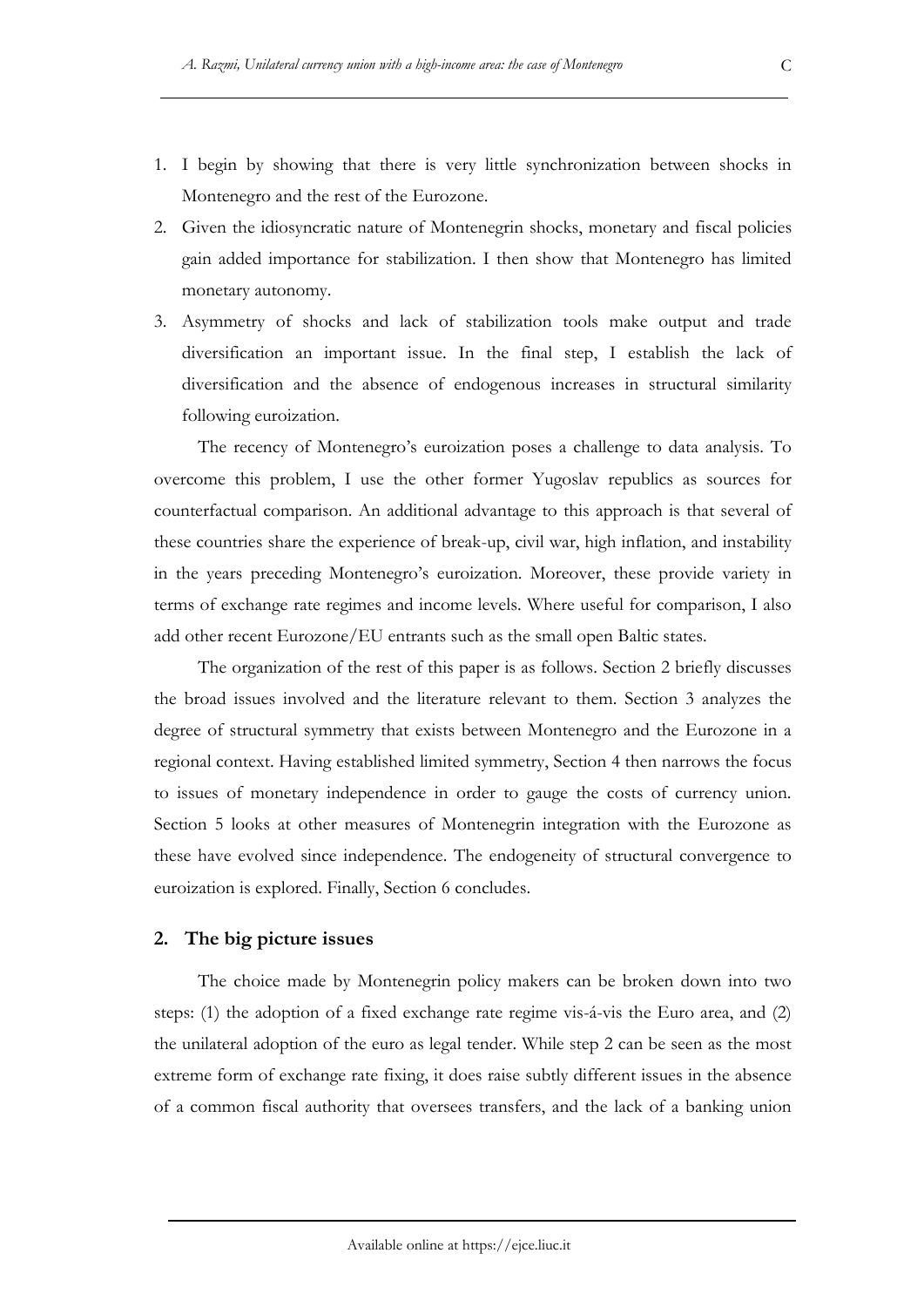and a lender of last resort. In particular, due to its more binding nature, joining a monetary union renders more salient the role of asymmetries in economic conditions.

A substantial body of literature now addresses the pros and cons of dollarization.<sup>3</sup> The advantages often cited include increased microeconomic efficiency (the liquidity services and network externalities provided by a single currency circulating over a wider area), reduced transaction costs, the elimination of currency risk and speculative attacks, enhanced policy credibility when it comes to inflation, development of the banking system, lower risk premia on sovereign bonds, reduced real interest rates, and increased trade linkages with other members of the monetary union. Disadvantages include the obvious and dramatic loss of monetary autonomy, the absence of seigniorage gains, lack of access to the exchange rate as a stabilizing tool in response to economic shocks, reduced room for the functioning of a domestic lender of last resort, and, as a flip side to the credibility argument, the voluntary limiting of the ability to use the inflation tax in exceptional circumstances.

The context in which a country enters a monetary union matters. Joining a currency union is likely to pose problems in the presence of asymmetric shocks *and*  nominal rigidities. This was recognized early on by the pioneering work of Mundell (1961) and others, who pointed out that a common currency is optimal if either: (1) countries are exposed to symmetric shocks, or (2) if shocks are asymmetric, feasible adjustment mechanisms exist to ensure stabilization. The mechanisms could take the form of factor mobility, wage and price flexibility, and fiscal transfers (Mundell (1961), integration of trade in goods and services (McKinnon, 1963), or a highly diversified economic structure that helps dilute and absorb the effects of shocks (Kenen, 1969).

While the criteria that are typically seen to shape the decision to enter into a monetary union are often a focal point of discussion, whether or not these criteria are endogenous is itself a matter of controversy. For example, Frankel and Rose (1998), and earlier in a major report, European Commission (1990) argue that monetary integration may foster trade. Rose and Stanley (2005) provide a meta-analysis that concludes that currency union increases trade by 30-90 percent. Trade integration, the argument goes, will increase intra-industry trade, foster business cycle synchronization and reduce exposure to asymmetric real shocks. Meeting the preconditions for the introduction of a

<sup>3</sup> See, for example, Borensztein and Berg (2000), Winkler et al. (2004), Minda (2005) and Schuler (2005).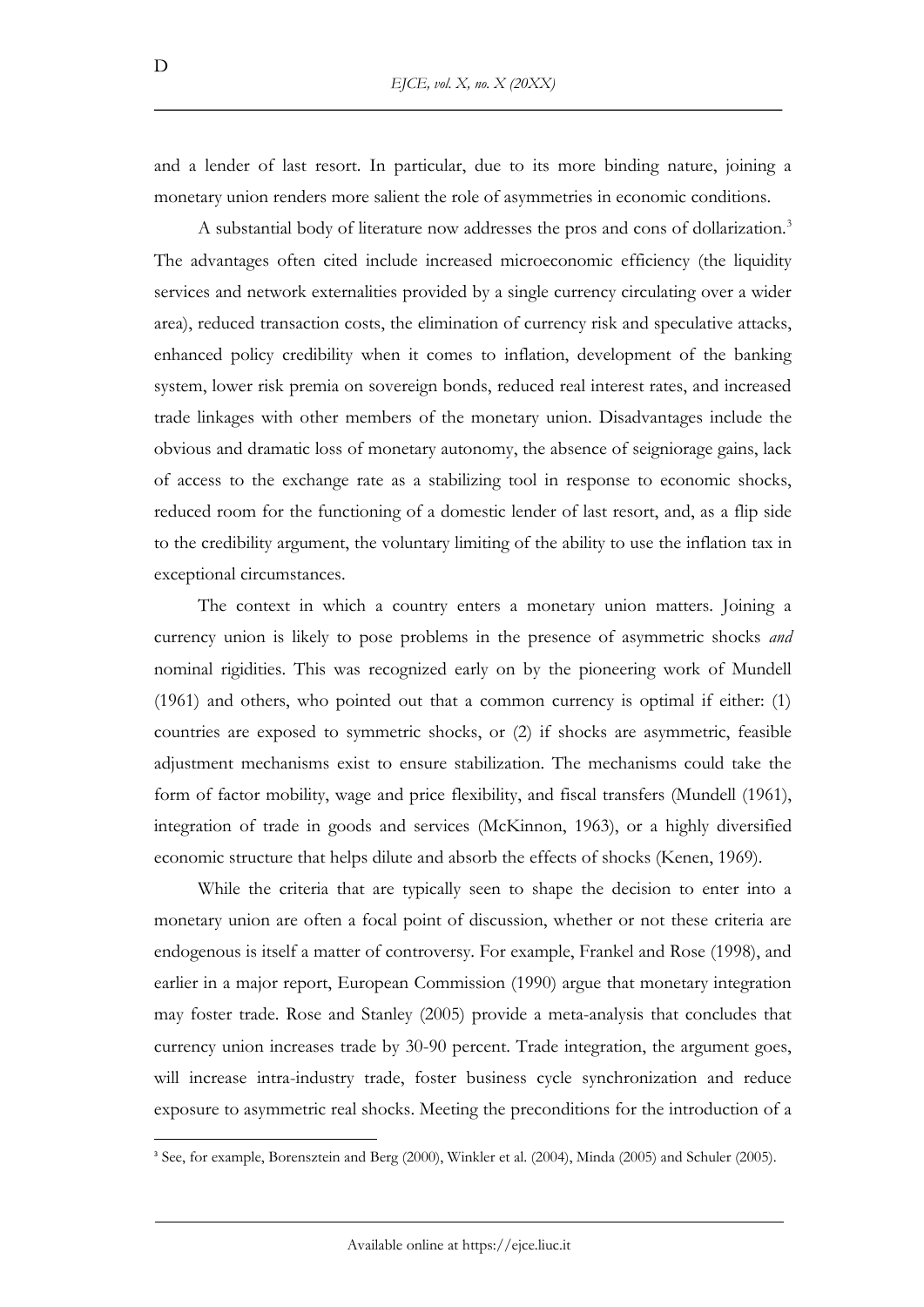foreign currency, therefore, may be much less important as an *ex-ante* concern. A different point of view, associated with Krugman (1993), is captured by the so-called Krugman specialization hypothesis, which raises the possibility that closer trade integration will undermine synchronization among the countries in the monetary union. This view, which is based on trade theory, hypothesizes that reduced transaction costs through integration will lead countries to become more specialized in sectors in which they have a comparative advantage. An implication is that integration will increase the likelihood of union members experiencing sector-specific asymmetric shocks.

#### **3. Is policy independence an issue for Montenegro?**

The loss of monetary autonomy that results from adopting a foreign currency as legal tender gains importance to the extent that a country is structurally different from the currency area, and therefore requires unique policy responses to idiosyncratic shocks. How important is this issue in the Montenegrin context? Let's start by taking a look at some basic measures of Montenegro's integration with the Eurozone.<sup>4</sup> Table 1 provides the raw (unconditioned) correlations of inflation (*Inflation*), GDP growth (*GDP*), GDP per capita growth (*GDPPC*), gross national income growth (*GNI*), GNI per capita growth (*GNIPC*), and the ratio of foreign direct investment to GDP (*FDI-GDP*). The period covered begins from Montenegrin independence to the latest year for which data are available. The correlations are generally quite high for Montenegro, ranging between 0.78-0.87, with the exception of the FDI to GDP ratio.

For comparison purposes, Table 1 also presents correlations for other countries, including former Yugoslav republics (Bosnia and Herzegovina, Macedonia, FYR, Croatia, Serbia, and Slovenia).<sup>5</sup> The correlations generally tend to be high across the board. Not surprisingly, given that it is already a member of the Eurozone, Slovenia exhibits the highest correlation as far as GDP and GDP per capita are concerned, although this is not true for inflation. Also, Serbian GDP and GDP per capita exhibit the lowest correlation although still positive and substantial with the corresponding Eurozone aggregates. This again is not surprising since, as we will see shortly, the Serbian dinar fluctuated the most against the euro during this period. In other words,

<sup>&</sup>lt;sup>4</sup> Throughout the paper, the terms Eurozone and Euro area are used interchangeably.

<sup>5</sup> The status of Kosovo remains undecided.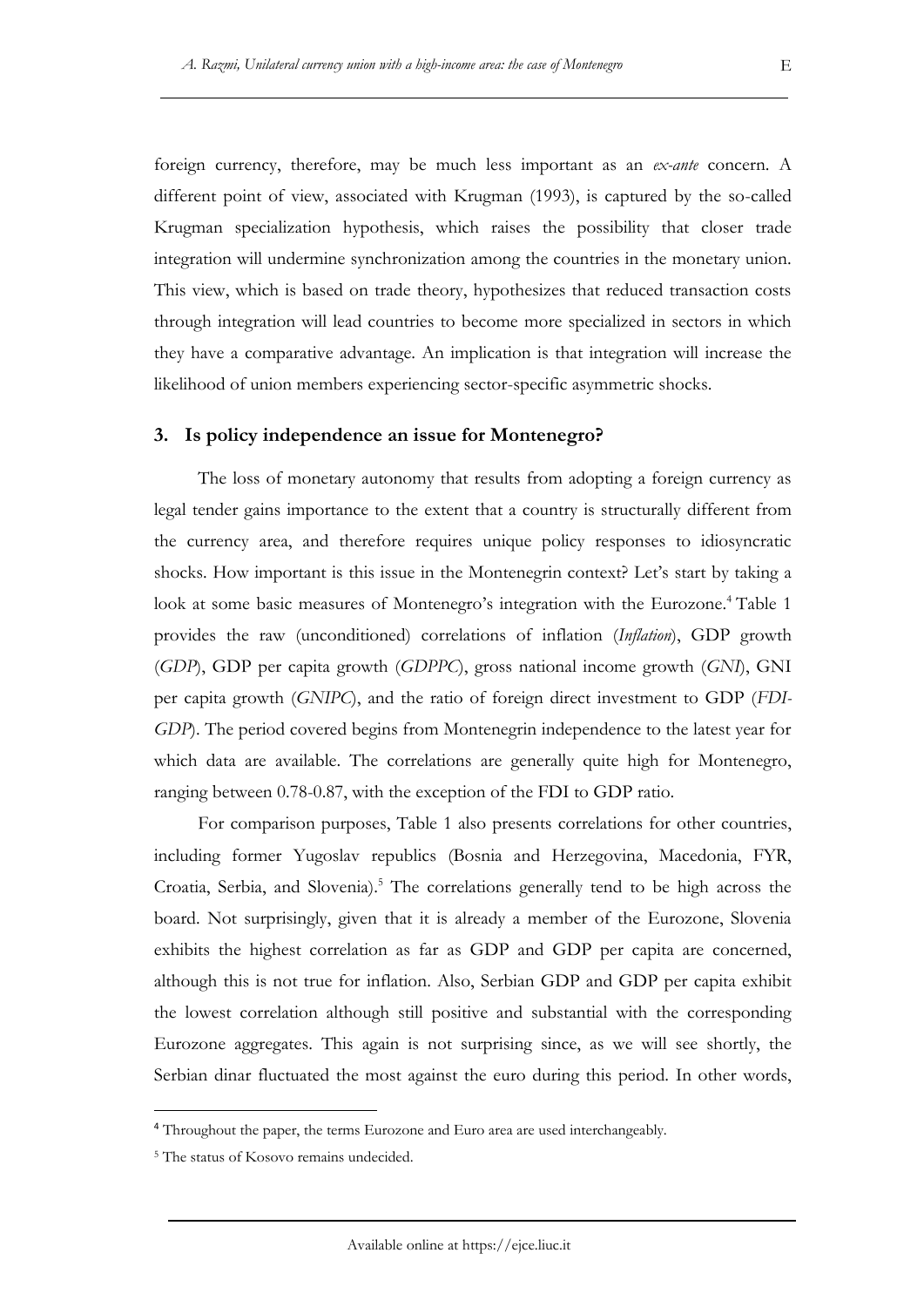Serbia is an exception among these countries in not pegging tightly to the euro. It is also interesting to note that unlike GDP and GDP per capita, the correlation of GNI and GNI per capita is much lower for Macedonia (FYR) and Bosnia and Herzegovina compared to Serbia. This may have to do with factor incomes, in particular wage and profit income remittances. Finally, the correlation of the foreign direct investment to GDP ratio, substantially negative for most countries (with the unsurprising exception of Slovenia), is almost zero for Montenegro. There is no sign of FDI diversion from the Euro area to Montenegro.

One should note that the high correlations seen across the board between individual countries and the Eurozone in Table 1 likely reflect in part the global nature of the downturn in economic conditions starting with the financial crisis in 2008. I therefore turn next to a more formal exercise to analyze the synchronization of Montenegrin shocks with the Euro area. A widely employed approach to evaluating the business cycle synchronization between a country and a currency union consists of analyzing the correlation between supply and demand shocks.<sup>6</sup> This, in turn, builds on the structural vector autoregression (SVAR) framework for identifying shocks developed by Blanchard and Quah (1989), and is based on the well-known aggregate supply and aggregate demand (AS-AD) model. Examples of supply shocks include technological shocks and changes in international workforce growth. Demand shocks include both real shocks such as changes in consumer confidence and nominal shocks such as changes in the expected path of inflation.

Since the technical details are easily available, $^7$  here I focus on the conceptual points and the analysis. The Blanchard and Quah decomposition starts with an infinite order moving average (MA) representation of a bivariate structural VAR (SVAR). The effects of demand and supply disturbances are measured for two macroeconomic variables: (1) real output, and (2) prices. Fluctuations in these variables, in other words, are assumed to be due to supply and demand shocks. The Blanchard and Quah decomposition requires that the variables be stationary. Since both real GDP and the consumer price index (CPI) are generally non-stationary I(1) processes, these are defined in first differenced form. Supply shocks are assumed to have permanent effects

F

<sup>6</sup> See, for example, Bayoumi and Eichengreen (1992) and Brixiová et al. (2010).

<sup>7</sup> See, for example, Jurgutyte (2006).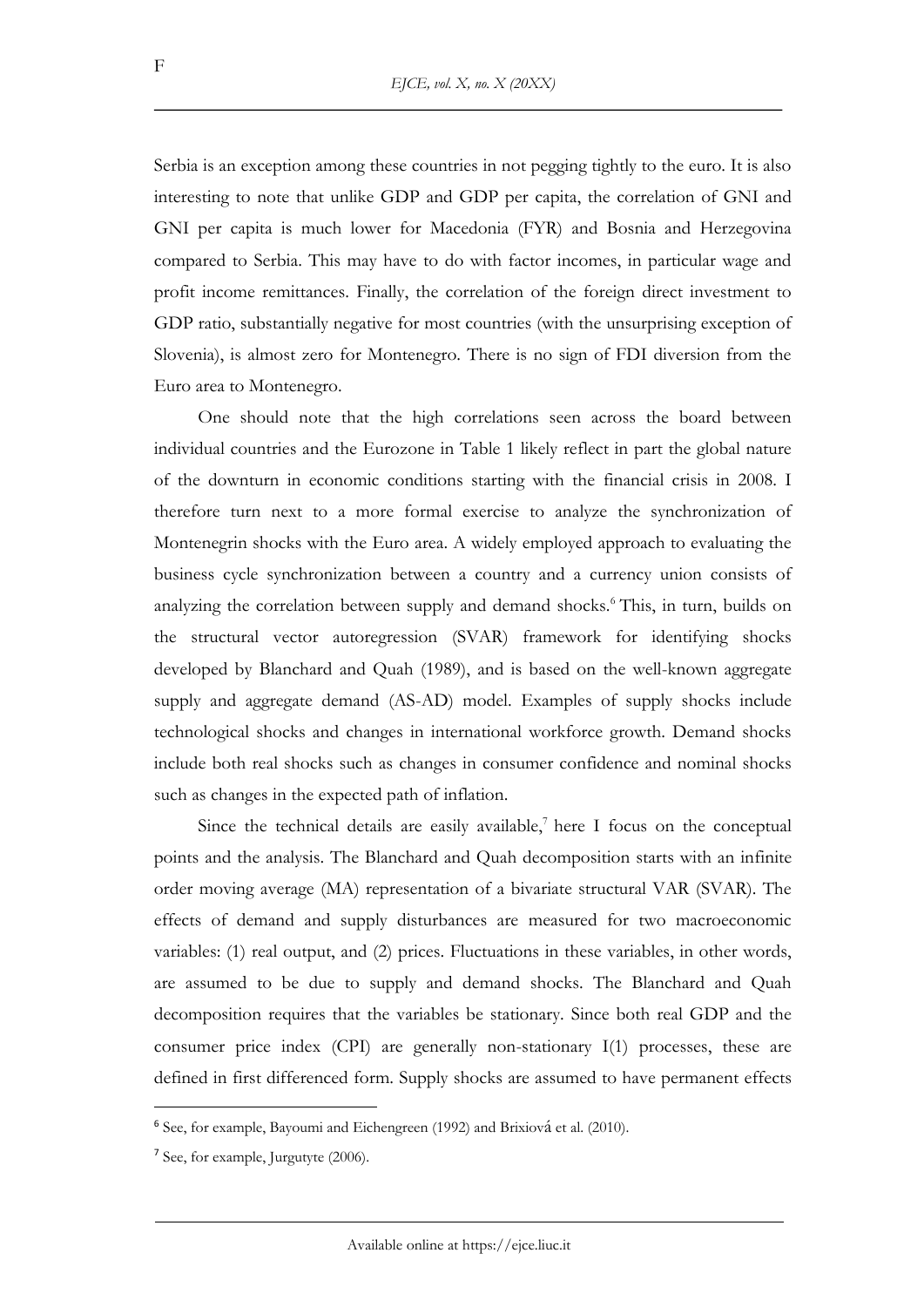on output and the price level, while demand shocks have permanent effects only on the latter variable, i.e., the long-run aggregate supply curve is assumed vertical. $8$  The effect on output, therefore is decomposed into permanent and temporary effects. In addition, the framework imposes three other standard restrictions, two involving the variances of structural shocks that are set equal to one, and a final one that comes from the covariance of the reduced VAR residuals (the unobserved structural residuals are assumed to be orthogonal).

**Table 1: Correlations between individual country annual aggregates and the Eurozone over the period 2006 - 2016.** 

| Inflation        |      | <b>GDP</b> | <b>GDPPC</b> | <b>GNI</b> | <b>GNIPC</b> | FDI/GDP |
|------------------|------|------------|--------------|------------|--------------|---------|
| Bosnia and Herz. | 0.88 | 0.75       | 0.73         | 0.44       | 0.40         | $-0.47$ |
| Croatia          | 0.84 | 0.87       | 0.88         | 0.84       | 0.85         | $-0.58$ |
| Macedonia, FYR   | 0.38 | 0.76       | 0.72         | 0.33       | 0.29         | $-0.59$ |
| Montenegro       | 0.78 | 0.87       | 0.85         | 0.79       | 0.79         | $-0.02$ |
| Serbia           | 0.76 | 0.64       | 0.61         | 0.55       | 0.53         | $-0.32$ |
| Slovenia         | 0.63 | 0.93       | 0.91         | 0.88       | 0.86         | 0.17    |

*Source: Author s calculations based on the World Bank's World Development Indicators (WDI)*

Table 2 summarizes the results. Positive correlations indicate supply or demand shock synchronization while the magnitudes capture the extent of such synchronization. The sample is constrained by the fact that quarterly real GDP data for Montenegro is available only for the period starting from the first quarter of 2011. While longer time series data are available for some of the other countries, I restrict calculation of the correlations to coincide with the Montenegrin sample. I use the CPI to calculate price inflation. The Schwarz Information Criteria, the Hannan-Quinn Information criteria, and the Sequential Modified LR statistic (at the 5% level) suggested employing a maximum lag length of 4 for the Eurozone (the comparator economy).<sup>9</sup> For purposes of comparison, I also present similar results for the other former Yugoslav republics (recall that Slovenia is already a member of the Eurozone, and has been so since 2007). A lag

<sup>&</sup>lt;sup>8</sup> The identifying assumption that demand shocks do not have permanent effects is a strong one, especially in the context of our study that uses post Eurozone crisis data. Recent literature suggests that hysteresis can be a major factor that hampers recoveries from deep recessions and liquidity traps. Given the scope of this paper, however, I follow the standard practice in making this assumption.

<sup>&</sup>lt;sup>9</sup> The Akaike Information Criteria and the Final Prediction Error statistic suggested a maximum lag length of 5 instead. The results presented here are qualitatively robust to this change.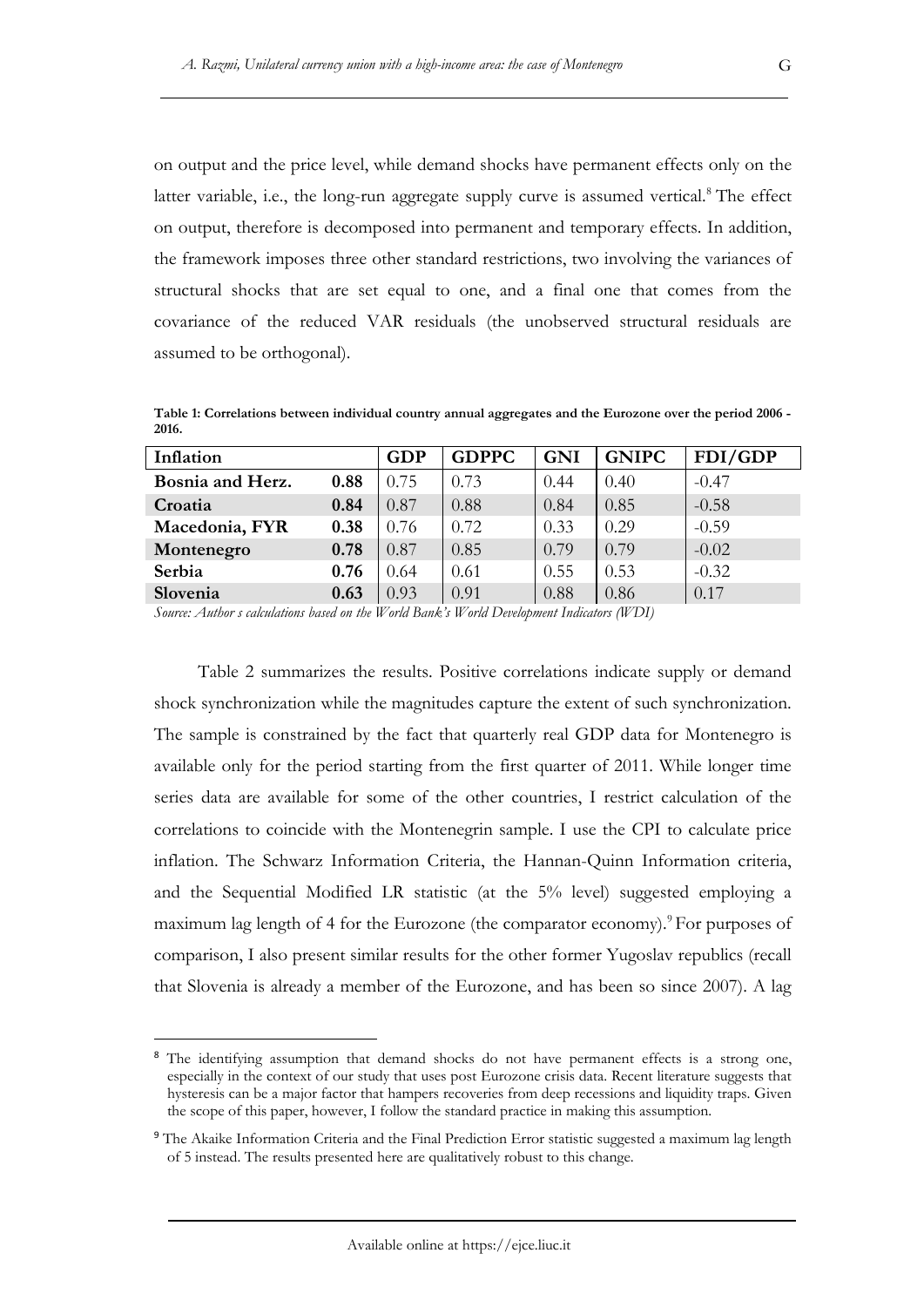length of four was uniformly chosen in order to preserve the symmetry of the specification across countries.<sup>10</sup>

While there is no agreed threshold beyond which a country is considered sufficiently synchronized with the currency union to become a member, Table 2 underlines the low correlation of shocks between Montenegro and the Eurozone. With a supply correlation of 0.109 and a demand shock correlation of 0.025, Montenegro displays much lower synchronization than Slovenia and Croatia. Indeed Montenegro yields by far the lowest correlation for demand shocks<sup>11</sup> Not surprisingly, Serbia yields the lowest correlation for supply shocks among all the countries, while Slovenia, a Eurozone member throughout the period, yields the highest demand correlation. It is interesting to note that supply side shocks are much more synchronized than demand side shocks. While the impulse response functions (not included here) display appreciable volatility, it is reassuring that the exhibited patters are consistent with what one would expect from the aggregate supply-aggregate demand framework: namely, that while positive demand shocks initially raise both output and prices, supply shocks raise output and lower prices.<sup>12</sup>

How does Montenegro's synchronization compare to that reported by previous studies for other countries? The comparisons here, of course, have to be heavily qualified given that the period covered has been far from a typical one, especially in the wake of the Eurozone crisis and the continuing liquidity trap-like conditions. Given the Europe-wide nature of the crisis, any estimates based on post-crisis data are likely to be biased toward finding greater synchronization. With this caveat in mind, let's take a quick look at existing literature. Bayoumi and Eichengreen (1992) provide an early study of European Commission (EC) countries and their degree of business cycle synchronization (relative to Germany) compared to US regions (relative to the mid-East region). The degree of synchronization that I find for Montenegro falls in the lower end of the range for EC countries, which in turn were much less synchronized than US

<sup>&</sup>lt;sup>10</sup> The LM tests for autocorrelation do not, with the partial exception of Slovenia, indicate serial correlation up to lag order 8 at the 5 percent level of significance.

<sup>&</sup>lt;sup>11</sup> Considering the unique nature of the Montenegrin economy, especially the surge in activity due to summer tourism, I re-estimated the SVAR after using a dummy variable for the third quarter of each year. The results do not change noticeably.

<sup>&</sup>lt;sup>12</sup> Serbia is the only exception; here demand shocks appear to initially lower output while supply shocks raise prices.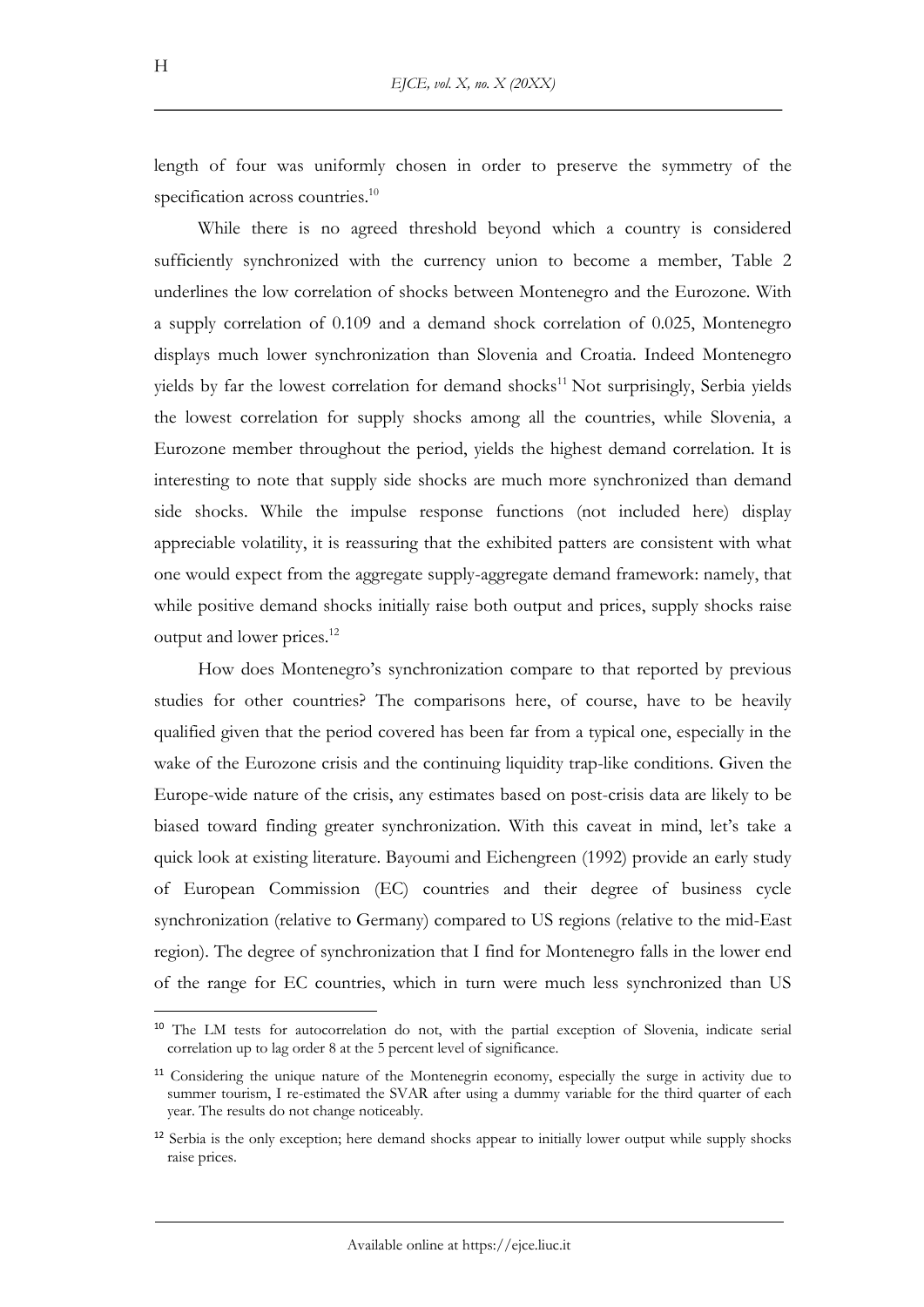regions. Fidrmuc and Korhonen (2003) provide a set of estimates for synchronization between the Eurozone on the one hand, and individual euro area economies and Central and East European (CEEC) candidate countries on the other. They found that structural shocks were more asymmetric in EU candidate countries than those in the euro area. The numbers reported for Montenegro in Table 2 lie at the lower end of the spectrum compared to their estimates for euro area countries but compare favorably with several CEEC countries. However, as noted above, our estimate for Montenegro is likely to have been bloated by the Eurozone crisis.

In sum, the decomposition of Montenegro's shocks does not provide much evidence for business cycle synchronization with the Eurozone. The idiosyncratic nature of shocks gives the issues of monetary policy autonomy and policy credibility added importance.

As earlier discussed, some of the literature has argued that the extent of symmetry of shocks is itself endogenous, and evolves with the degree of trade and monetary integration. Unfortunately, I cannot test the endogeneity hypothesis in our context given the lack of data availability for a longer time period for Montenegro. However, I will approach this question indirectly in Section 5 by analyzing the evolution of other relevant variables over the past decade.

### **4. Monetary autonomy and policy credibility**

The previous section suggested asymmetry of shocks between Montenegro and the Eurozone. This makes the availability of stabilization policy options important. Perhaps the most commonly cited cost of joining a monetary union, or for that matter adopting a fixed exchange rate, is the loss of monetary autonomy. The idea, of course, goes back to the famous open economy impossible trilemma. This section looks at the degree to which Montenegrin interest rate behavior and broader macroeconomic direction has been influenced by the decision to unilaterally euroize.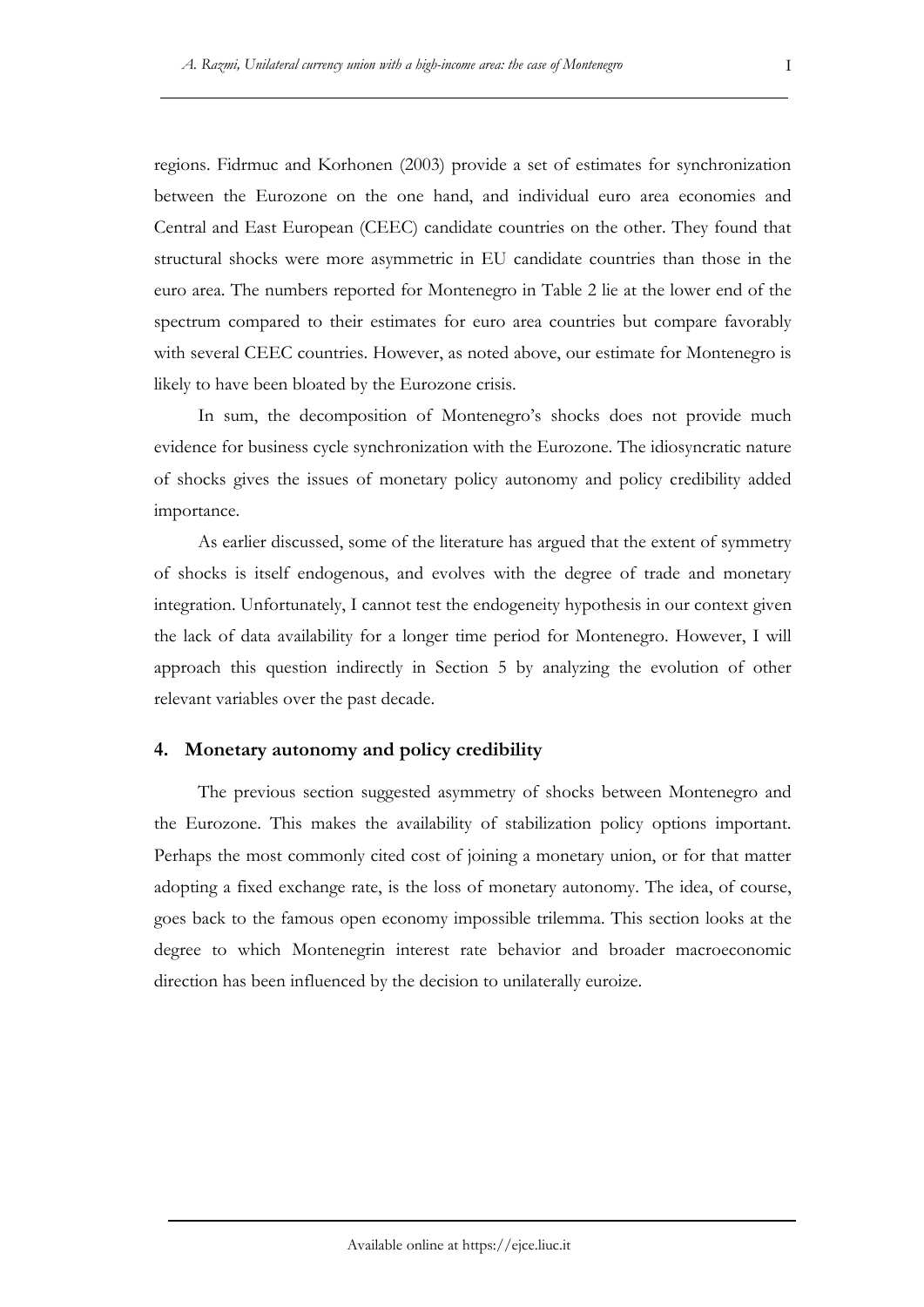|                  | Supply   | Demand |
|------------------|----------|--------|
| Bosnia and Herz. | 0.050    | 0.315  |
| Croatia          | 0.592    | 0.193  |
| Macedonia, FYR   | $-0.033$ | 0.509  |
| Montenegro       | 0.109    | 0.025  |
| Serbia           | $-0.260$ | 0.342  |
| Slovenia         | 0.591    | 0.452  |

**Table 2: Blanchard-Quah decomposition, 2011:Q1-2017:Q3.** 

*Source: Author s calculations based on quarterly data from IMF s International Financial Statistics database.*

While Montenegro has adopted the euro as legal tender, it is by no means the only country in the region that operates under an essentially fixed exchange rate regime. Based on monthly data for the period 2000-18, Table 3 uses the coefficient of variation to show the volatility of various regional currencies against the euro.<sup>13</sup> In addition to the former Yugoslav republics, I add two other Balkan countries, Bulgaria and Romania, to analyze a variety of exchange rate regimes. Except for Serbia and Romania, which operate managed floats, the other currencies have barely fluctuated against the euro. This is not surprising since some of these countries (Bosnia Herzegovina and Bulgaria) operate currency boards while others plan to join the exchange rate mechanism (ERM II) and then eventually the Eurozone, and use the euro as a nominal anchor. We should, therefore, expect Serbia in particular to have more monetary autonomy than the other countries in the region.

We will shortly turn to the issue of whether or not Montenegro has experienced lesser monetary autonomy, as measured by comovement and cyclicity of interest rates, compared to other regional countries. Before we do that, however, let's briefly turn to the question of why a country would compromise its monetary independence. Advocates of fixed exchange rates present several arguments, including the advantages of borrowed policy credibility in the form of lower inflation and lower interest rates. Moreover, the absence of exchange rate flexibility and a lender of last resort, and the inability to monetize deficits are likely to discipline policy makers into more vigilance when it comes to constraining fiscal behavior and current account deficits. What does the picture look like for Montenegro?

<sup>&</sup>lt;sup>13</sup> The coefficient for Montenegro obviously is zero. I use the coefficient of variation here in order to better compare different currencies which have very different mean values.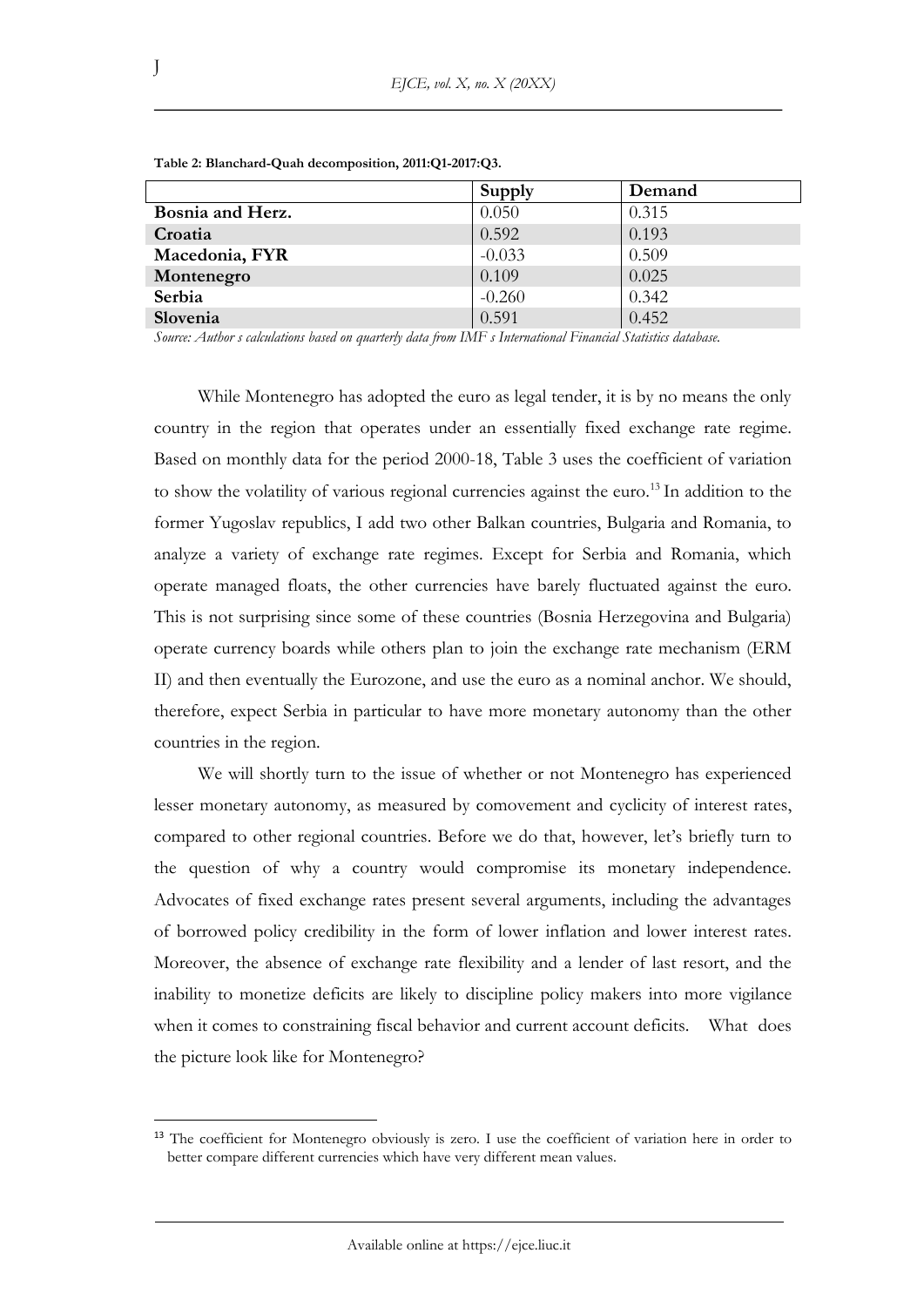|                                   | Mean   | <b>Coefficient of Variation</b> |
|-----------------------------------|--------|---------------------------------|
| <b>Bulgarian</b> lev              | 1.954  | 0.002                           |
| Croatian kuna                     | 7.462  | 0.018                           |
| Romanian leu                      | 3.852  | 0.184                           |
| Denar (FYR Macedonia)             | 61.335 | 0.004                           |
| Serbian dinar                     | 96.126 | 0.214                           |
| Bosnia and Herz. convertible mark | 1.956  | 0.000                           |

**Table 3: Variation of nominal exchange rate over the period Jan. 2000 to February, 2018.** 

*Source: Author's calculations based on monthly data from Eurostat*

Figure 1 presents the inflation differentials from the Eurozone, based on the CPI over the period 2000-16.<sup>14</sup> The latter half of this period, of course, has been characterized by extremely low inflation across the advanced economies. While Montenegrin inflation remained high relative to the Eurozone, the differential did generally fall over the period. However, this is also true for Serbia and Romania (not shown), which operate a managed float, and where the differential actually fell from a much higher level. Thus, while there was convergence it was not limited to the fixed exchange rate cases.

How does the picture extend to other measures of policy discipline such as fiscal policy and the external account balance? According to IMF (2017), Montenegro ran a primary fiscal deficit of about 3.6 percent in 2015 and 2016, and an overall deficit of about 6 percent. As Figure 2 illustrates, a much greater area of concern has been the continuous current account deficit, which has ranged from a high 13 percent to a whopping almost 50 percent during this period. The figure underlines the fact that much of this deficit has been financed by foreign direct investment in flows (a large part of which went to the real estate, construction, banking, energy, and tourism sectors). One could argue that euroization has anchored exchange rate expectations and facilitated FDI inflows. Unilateral adoption of the euro has not yet forced the hand of policy makers to take measures to dramatically constrain external account imbalances.<sup>15</sup>

Let's turn from policy discipline to monetary autonomy. One approach to evaluating the effect of Eurozone monetary policy on Montenegrin lending conditions

<sup>&</sup>lt;sup>14</sup> CPI inflation yields a similar picture but the available series is shorter for Montenegro.

<sup>15</sup> On a related note, one could argue that unilateral euroization may have protected Montenegro from currency speculation. This claim, although meriting attention, should not be overstated given that the none of the neighboring non-euroized Balkan countries appear to have suffered from serious currency speculation either in recent years.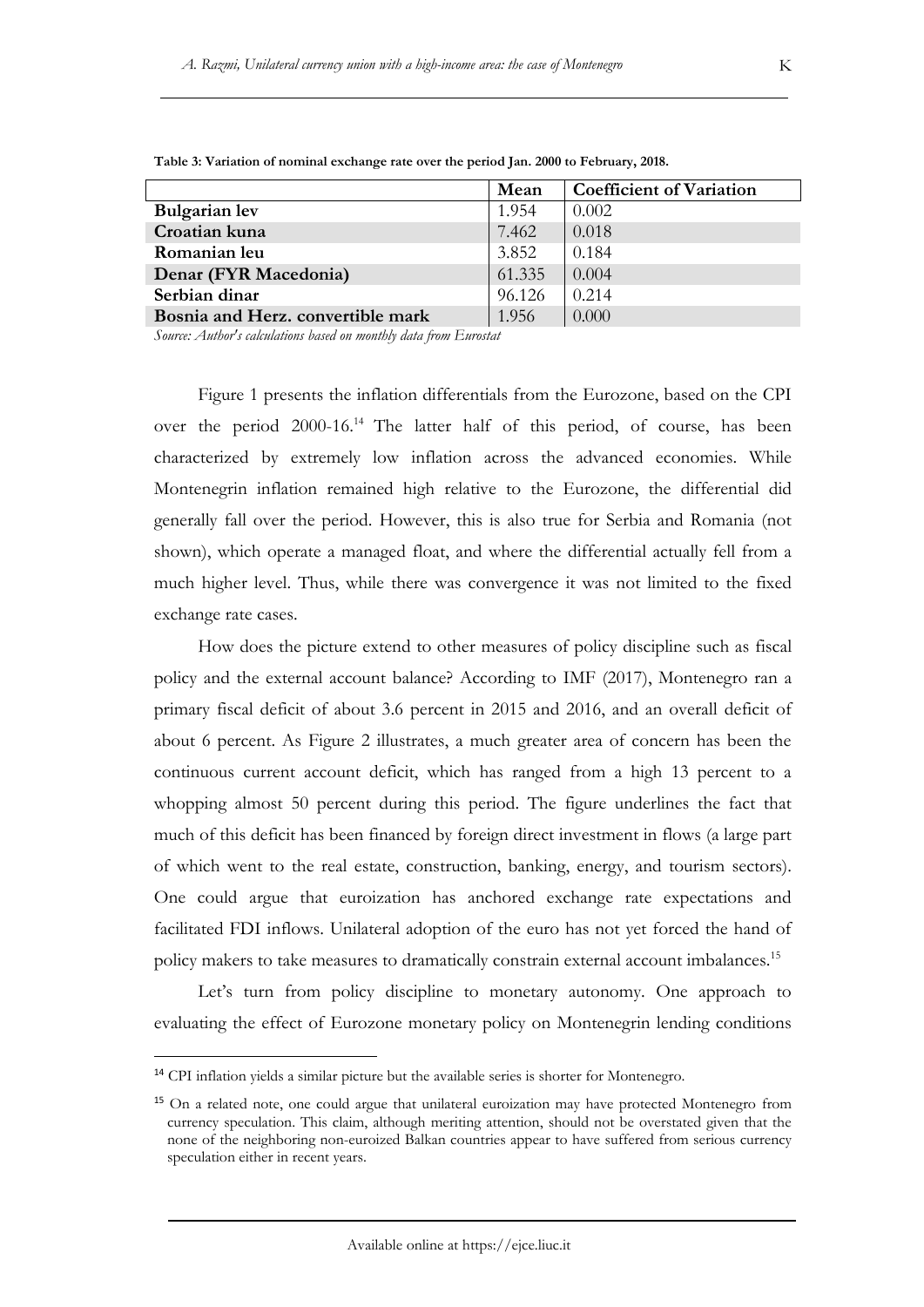would be to estimate the degree of interest rate pass through from the extremely shortrun rates that policy makers directly target into the interest rates on longer maturity transactions. To do so, I follow Swiston (2011) in using an autoregressive distributed lag (ADL) approach with quarterly data. I specify the  $ADL(p,q)$  model as follows:<sup>16</sup>

$$
\Delta r_{i,t} = \alpha + \beta_1 \Delta p r_{i,t-1} + \beta_2 \Delta p r_{i,t-2} + \beta_3 \Delta p r_{i,t-3} + \gamma_1 \Delta r r_{i,t-1} + \gamma_2 \Delta r r_{i,t-2} + \gamma_3 \Delta r r_{i,t-3} + \epsilon_{i,t} \tag{1}
$$

where *rr* is the domestic interest rate for country *i* (on new loans to non-financial corporations for maturities of up to 1 year), *pr* is the Eurozone short-run rate (the Euro Overnight Index Average or EONIA rate), *t* is a time index, *ε* is the error term, which is assumed to be independent and identically distributed, and *Δ* is the difference operator (so that the associated terms are specified in first differences). Note that I do not include the contemporary value of EONIA rate on the right hand side because of the high frequency, monthly nature of the data.



Figure 1: Inflation differentials between countries and the Eurozone.

*Source: Author s calculations based on the World Bank's World Development Indicators (WDI).*

<sup>&</sup>lt;sup>16</sup> In theory, one would want to control for the macroeconomic environment and other variables that affect the degree of pass-through, but the limited sample size constrains our options.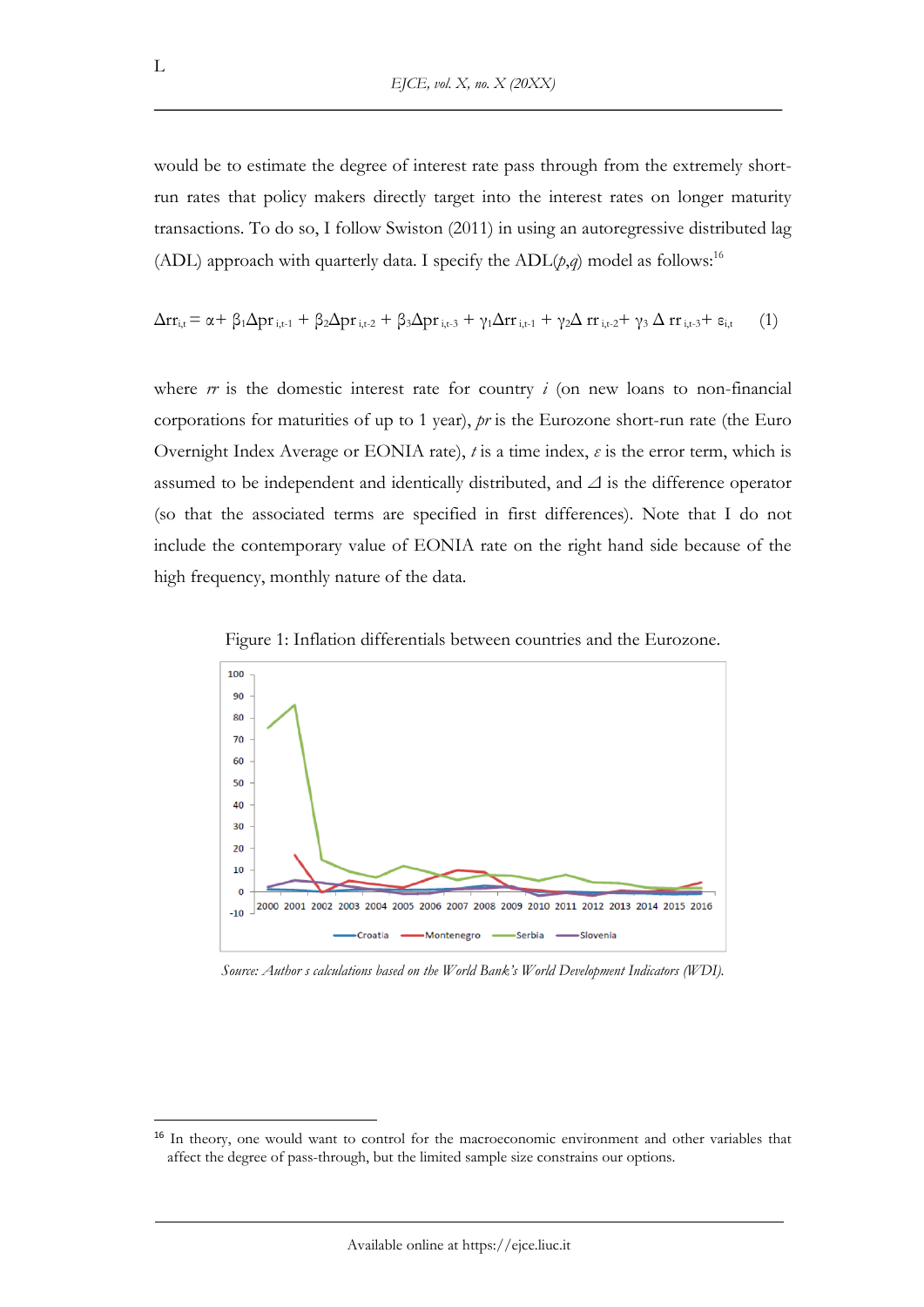Table 4 presents the results for Montenegro, the Eurozone, Croatia, and Serbia. Since the sample covers the period including and following the Eurozone crisis, the estimates are likely to be affected by the atypically and consistently low interest rates that have prevailed in the Eurozone for most of this period. Keeping in mind this important caveat, Eurozone short-run interest rate changes appear to pass-through quite rapidly; the once-lagged response of longer-maturity interest rates is positive, and with the exception of Serbia, statistically significant.

The two right most columns present the calculated longer-run pass-through estimates.<sup>17</sup> As expected, the pass-through of short-run Eurozone interest rates into the Euro area interest rates are positive and statistically significant. The positive sign holds for Montenegro and Croatia as well, although these are not significant (which may be due to low variance, as noted above). The positive sign is expected, of course, since one country has euroized while the other runs a tight peg. Reassuringly, the only country that does not yield positive pass-through is the one that independently manages a float.

Considering that interest rates differ significantly, both in their mean levels and degrees of variation, across these countries, I also provide standardized coefficients in the last column. These coefficients are the point estimates of the coefficients standardized by multiplying by the standard deviation of the dependent variable and dividing by the standard deviation of the regressor. As expected, the highest standardized coefficient is associated with the Euro area. The standardized pass-through is positive although much smaller for Montenegro and Croatia.

<sup>&</sup>lt;sup>17</sup> These long-run coefficients are calculated using the expression:

 $\frac{\sum_{j=1}^3 \beta_{t-j}}{1-\sum_{j=1}^3 \gamma_{t-j}}$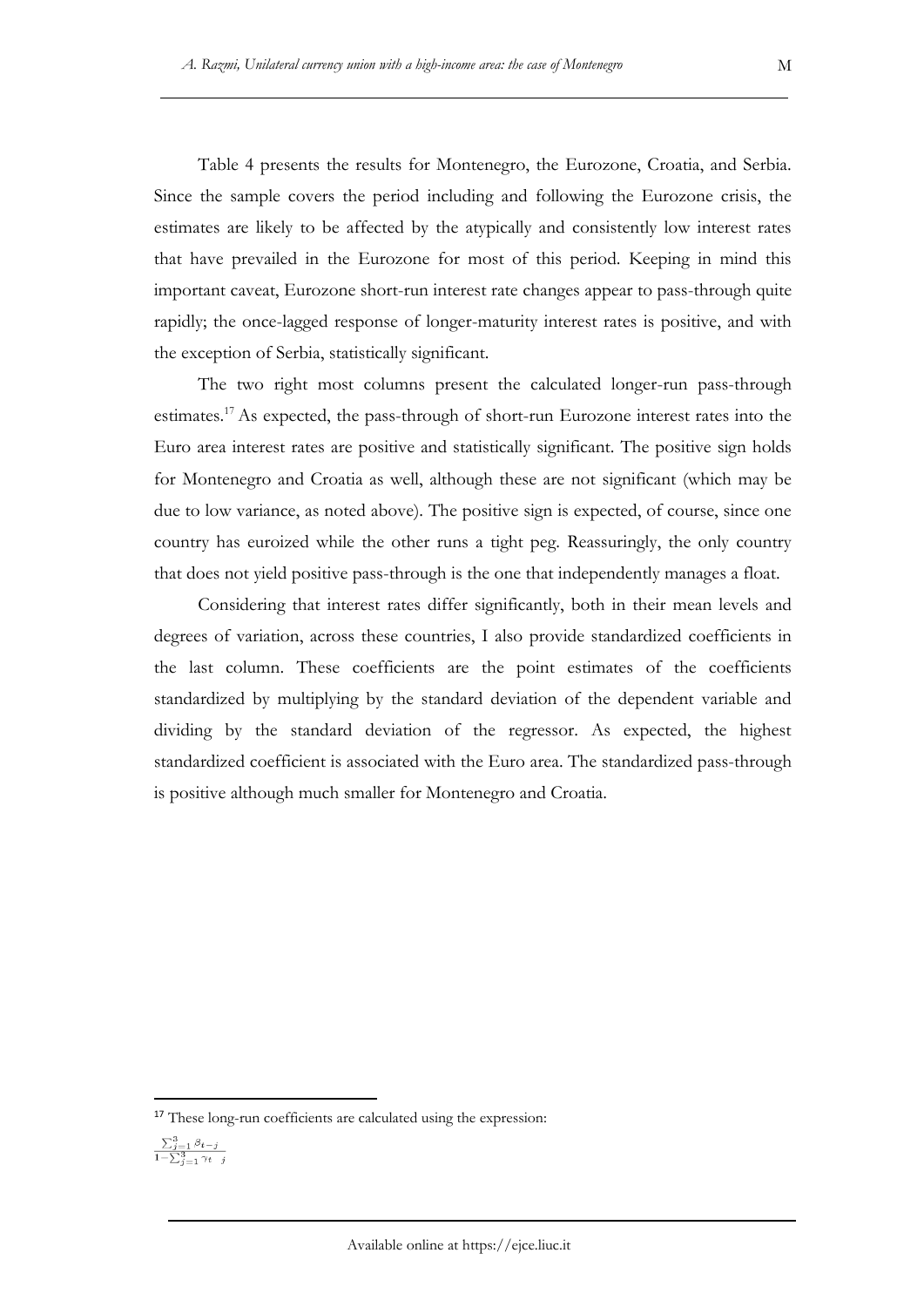

Figure 2: Evolution of current account and foreign direct investment.

*Source: WDI*

In sum, and keeping in mind the caveats mentioned earlier, the analysis here is largely in line with our theoretical expectations. The country that appears to exhibit the greatest degree of monetary autonomy is Serbia with its managed float.

Short-run interest rate policy is typically designed to respond to changes in economic conditions in a countercyclical manner, although the weights assigned to different objectives differ across time and countries. How does ECB interest rate policy behave in response to business cycle changes, and more importantly from our perspective, how does this facilitate or hinder cyclical management in euroized Montenegro? Here I attempt to provide some admittedly preliminary answers. I compare standard Taylor-type policy reaction functions for the Eurozone, Montenegro, and Serbia. Specifically, I explore the response of the key ECB policy rate (*pr*) to lagged monthly changes in CPI inflation (*Δp*) and real GDP growth (*Δy*) using the following specification: 18

$$
\Delta \mathbf{p} \mathbf{r}_{i,t} = \alpha + \delta_1 \Delta \mathbf{p} \mathbf{r}_{i,t-1} + \beta_1 \Delta \mathbf{p}_{i,t-1} + \beta_2 \Delta \mathbf{p}_{i,t-2} + \gamma_1 \Delta \mathbf{y}_{i,t-1} + \gamma_2 \Delta \mathbf{y}_{i,t-2} + \epsilon_{i,t} \tag{2}
$$

<sup>18</sup> See Mohanty and Klau (2005) for a similar specification for emerging economies. See also, Orphanides (2010), for a broad survey of Taylor-type rules. Unfortunately, we cannot specify output in the form of deviation from its potential full employment level since information about the latter variable is not available.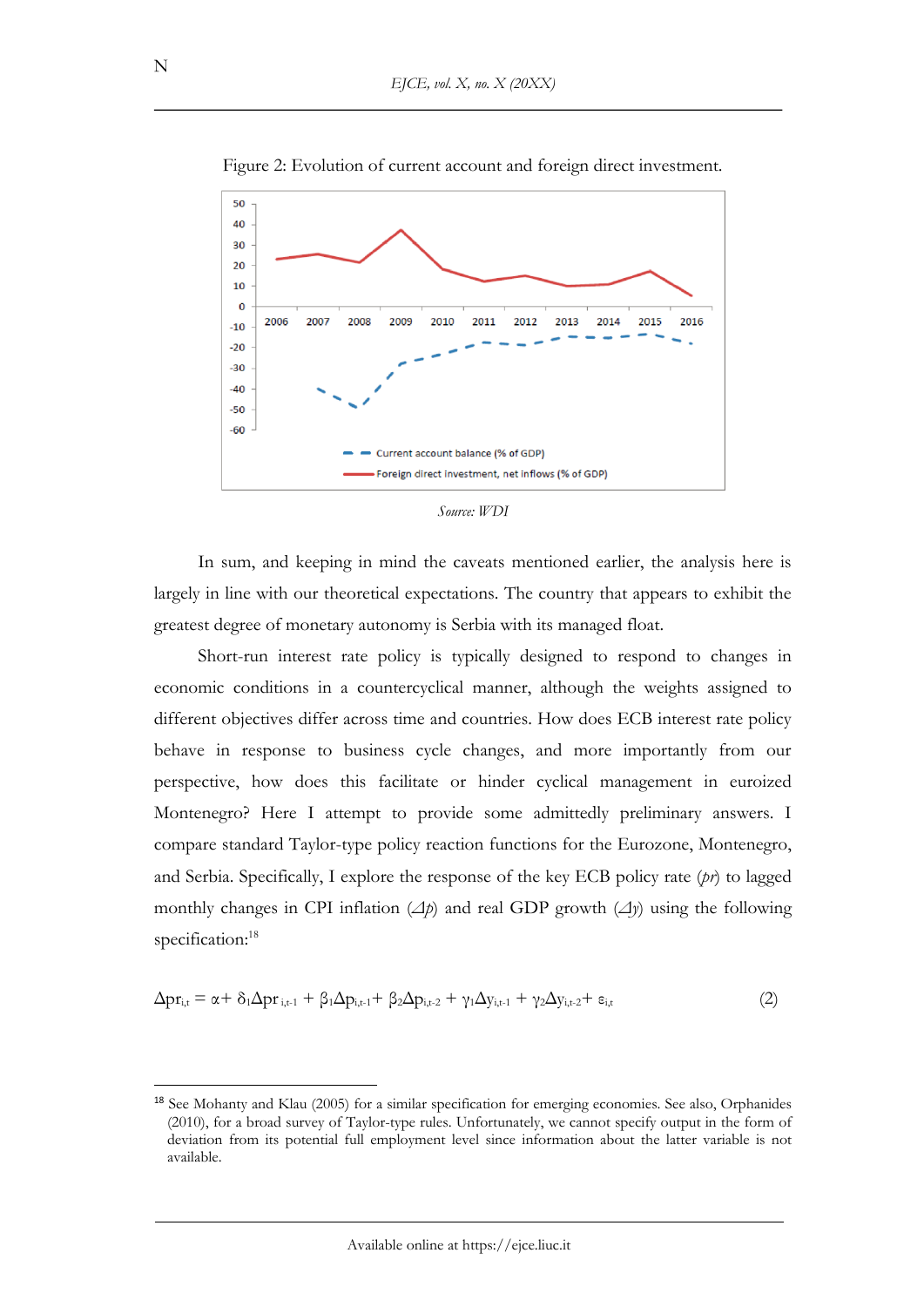If policy is anticyclical, the  $\beta$  and  $\gamma$  coefficients will be positive. The ECB will respond to a rise in real GDP growth or inflation by raising short term rates.

Table 5 presents the results. The short-run coefficients are always positive (although generally not significant), with the exception of twice-lagged inflation for Serbia. The last four columns provide the longer-run coefficients. The only statistically significant coefficient is that for real GDP growth in the Eurozone. Thus, while ECB policy has been anti-cyclical for both the Eurozone and Montenegro, the effect is statistically meaningful only for the Eurozone.<sup>19</sup> Moreover, not surprisingly, ECB policy has been much more sensitive to output changes in the Eurozone, as seen from the larger coefficient for ECB growth than for Montenegrin growth. While, this is not unexpected given that ECB policy is targeted at conditions in the Eurozone, it does raise concerns about the cost of unilateral euroization.

Given the lack of a counterfactual, pre-euroization Montenegro, I follow Sokic and Fabris (2013) in trying to indirectly investigate the benefits of retaining some monetary autonomy. In order to do so, I utilize data on changes in the key National Bank of Serbia policy interest rate in response to economic conditions. The lower quarter of Table 5 summarizes the results. The coefficients for Serbia are now much more statistically significant, although still not so at conventional levels. With this qualifier in mind, notice that the Serbian policy rate now displays countercyclical behavior; the long-run coefficients for both inflation and output are now positive unlike the case where I used the ECB key policy rate. Consistent with Sokic and Fabris (2013), the results indicate that Serbian policy makers reacted much more strongly to inflation changes than to output changes.

In sum, while the ECB interest rate policy has been directed towards Eurozone conditions, with a weaker pass-through into Montenegrin interest rates, and negative pass-through into Serbian interest rates, the National bank of Serbia directed policy toward Serbian conditions. Taken together, these estimates suggest that euroization may have hindered the ability of Montenegrin policy makers to react in a stabilizing manner to fluctuations in economic circumstances.

<sup>19</sup> Sokic and Fabris (2013), which, to the best of my knowledge provides the only existing estimates for Montenegro, found that the ECB monetary policy had been acyclical with respect to inflation and anticyclical with respect to output growth (both coefficients were positive but only the latter was statistically significant). However, this study covered an earlier time period, i.e., 2002-11.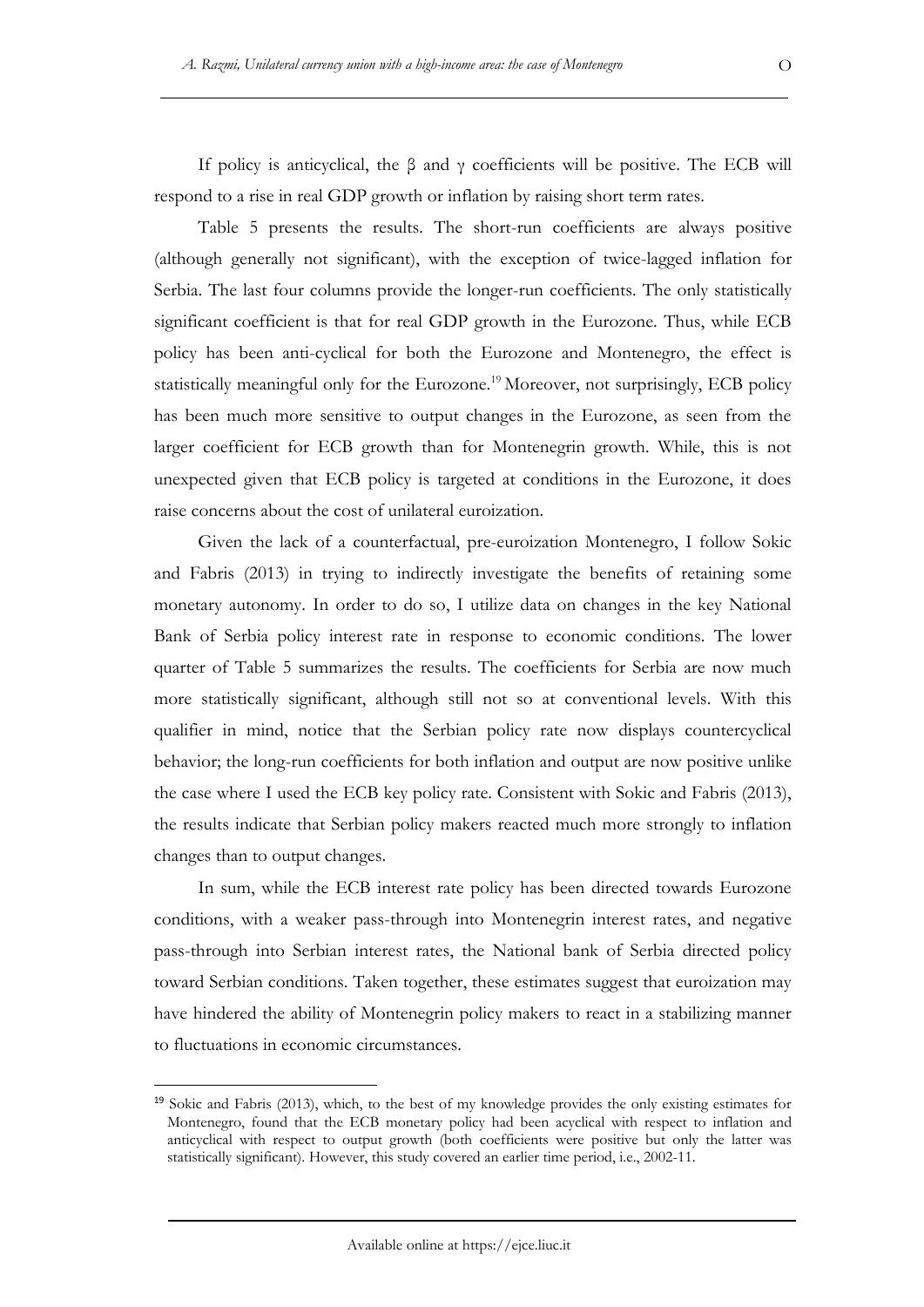| Table 4: Pass-Through of<br>National Bank of Serbia,                                                     |              | Croatian National Bank, and Central Bank of Montenegro |                          |                                |                                        |                     |                              |                     |                             |                                                                                                          |                   |                        |                     |              | f the EONIA rate into one year lending rates, 2008M1:2018M2. Sources: Monthly data from Eurostat,   |
|----------------------------------------------------------------------------------------------------------|--------------|--------------------------------------------------------|--------------------------|--------------------------------|----------------------------------------|---------------------|------------------------------|---------------------|-----------------------------|----------------------------------------------------------------------------------------------------------|-------------------|------------------------|---------------------|--------------|-----------------------------------------------------------------------------------------------------|
|                                                                                                          |              |                                                        |                          |                                |                                        |                     |                              |                     |                             |                                                                                                          |                   |                        |                     |              |                                                                                                     |
| Dependent variable: $\varDelta r$ r $_t$ (change in one year lending rate to non-financial institutions) |              |                                                        |                          |                                |                                        |                     |                              |                     |                             |                                                                                                          |                   |                        |                     | Long-run     |                                                                                                     |
| Country                                                                                                  | Obs.         | Constant                                               | $\Delta p r_{t \cdot 1}$ |                                | $\Delta p r_{t-2}$                     | $\Delta p r_{t=3}$  | $\Delta r r_{t\text{-}1}$    | $\Delta r r_{t-2}$  | $\Delta r$ r <sub>t-3</sub> | Adj. $R^2$                                                                                               |                   | St. Error Prob(F-stat) | Δr                  | Standardized |                                                                                                     |
| Euro Area                                                                                                | 50           | (0.007)<br>$-0.024$                                    | (0.028)<br>0.406         |                                | (0.692)<br>0.068                       | (0.209)<br>0.232    | (0.230)<br>$-0.200$          | (0.485)<br>0.114    | (0.779)<br>0.043            | 0.081                                                                                                    | 0.035             | 0.143                  | (0.036)<br>0.677    | 0.632        |                                                                                                     |
| Croatia                                                                                                  | $\mathbf{z}$ | $-0.118$<br>(0.279)                                    | (0.091)<br>5.322         |                                | (0.408)<br>$-2.693$                    | (0.258)<br>2.686    | (0.000)<br>$-0.662$          | (0.000)<br>$-0.572$ | (0.001)<br>$-0.385$         | 0.354                                                                                                    | 0.817             | 0.000                  | (0.210)<br>2.030    | 0.078        |                                                                                                     |
| Montenegro                                                                                               | $\sqrt{2}$   | $-0.089$<br>(0.260)                                    | (0.086)<br>3.814         |                                | (0.192)<br>$-2.934$                    | (0.643)<br>0.751    | (0.000)<br>$-0.728$          | (0.057)<br>$-0.282$ | $-0.134$<br>(0.250)         | 0.389                                                                                                    | 0.571             | 0.000                  | (0.582)<br>0.761    | 0.040        |                                                                                                     |
| Serbia                                                                                                   | 69           | (0.000)<br>$-0.468$                                    | (0.943)<br>0.185         | (0.248)                        | $-3.107$                               | (0.031)<br>$-5.844$ | (0.000)<br>$-0.763$          | (0.001)<br>$-0.492$ | $-0.269$<br>(0.027)         | 0.368                                                                                                    | 0.668             | 0.000                  | $-3.473$<br>(0.023) | $-0.142$     |                                                                                                     |
| Table 5: Cyclical propert<br>*p-values in parentheses. (                                                 |              |                                                        |                          |                                |                                        |                     |                              |                     |                             | Coefficients that are significant at conventional levels (i.e., at least 10 percent) appear in boldface  |                   |                        |                     |              | ies of ECB policy rates. Sources: Eurostat, National Bank of Serbia, and Central Bank of Montenegro |
|                                                                                                          |              |                                                        |                          |                                |                                        |                     |                              |                     |                             |                                                                                                          |                   | LR coefficient         |                     | Standardized |                                                                                                     |
| Country                                                                                                  | Obs.         | Constant $\Delta p r_{t-1}$                            |                          | $\Delta p_{t-1}$               | $\Delta p$ <sub>t-2</sub>              | $\Delta y_{t-1}$    | $\Delta y_{t\text{-}2}$      | Adj. R <sup>2</sup> |                             | St. Error Prob(F-stat)                                                                                   | ЪP                | À                      | ЪP                  |              | à                                                                                                   |
| Dependent variable: Apr <sub>t</sub>                                                                     |              | (ECB key interest rate)                                |                          |                                |                                        |                     |                              |                     |                             |                                                                                                          |                   |                        |                     |              |                                                                                                     |
| Euro Area                                                                                                | <b>901</b>   | (0.029)<br>$-0.021$                                    | 0.272                    | (0.001)(0.962)<br>0.078        | (0.885)<br>0.232                       | (0.971)<br>0.000    | (0.375)<br>0.012             | 0.211               | 0.087                       | 0.000                                                                                                    | 0.426<br>0.892    | 0.015<br>0.008         | 0.025               |              | 0.390                                                                                               |
| Montenegro                                                                                               | 80           | (0.192)<br>$-0.017$                                    | 0.105                    | $(0.377)$ $(0.202)$<br>2.652   | (0.913)<br>0.231                       | (0.998)<br>0.000    | (0.898)<br>0.001             | $-0.028$            | 0.076                       | 0.727                                                                                                    | 3.223<br>0.269    | 0.799<br>0.001         | 0.190               |              | 0.036                                                                                               |
| Serbia                                                                                                   | 109          | (0.392)<br>$-0.009$                                    | 0.360                    | 0.764                          | $(0.000)(0.531)$ $(0.199)$<br>$-1.558$ | (0.867)<br>$-0.001$ | (0.763)<br>0.003             | 0.168               | 0.089                       | 0.000                                                                                                    | $-1.242$<br>0.596 | 0.002<br>0.790         | $-0.108$            |              | 0.044                                                                                               |
| Dependent variable: Apr <sub>t</sub> (                                                                   |              | National Bank of Serbia key interest rate)             |                          |                                |                                        |                     |                              |                     |                             |                                                                                                          |                   |                        |                     |              |                                                                                                     |
| Serbia                                                                                                   | 109          | (0.011)<br>$-0.138$                                    |                          | (0.001)(0.064)<br>0.321 10.363 | (0.881)<br>$-0.828$                    | 0.002               | $(0.955)$ $(0.520)$<br>0.024 | 0.136               | 0.401                       | 0.001                                                                                                    | 14.047<br>0.175   | 0.039<br>0.178         | 0.241               |              | 0.192                                                                                               |
| *p-values in parentheses.                                                                                |              |                                                        |                          |                                |                                        |                     |                              |                     |                             | Coefficients that are significant at conventional levels (i.e., at least 10 percent) appear in boldface. |                   |                        |                     |              |                                                                                                     |
|                                                                                                          |              |                                                        |                          |                                |                                        |                     |                              |                     |                             |                                                                                                          |                   |                        |                     |              |                                                                                                     |
| Ap denotes CPI inflation, Ay real GDP growth.                                                            |              |                                                        |                          |                                |                                        |                     |                              |                     |                             |                                                                                                          |                   |                        |                     |              |                                                                                                     |

P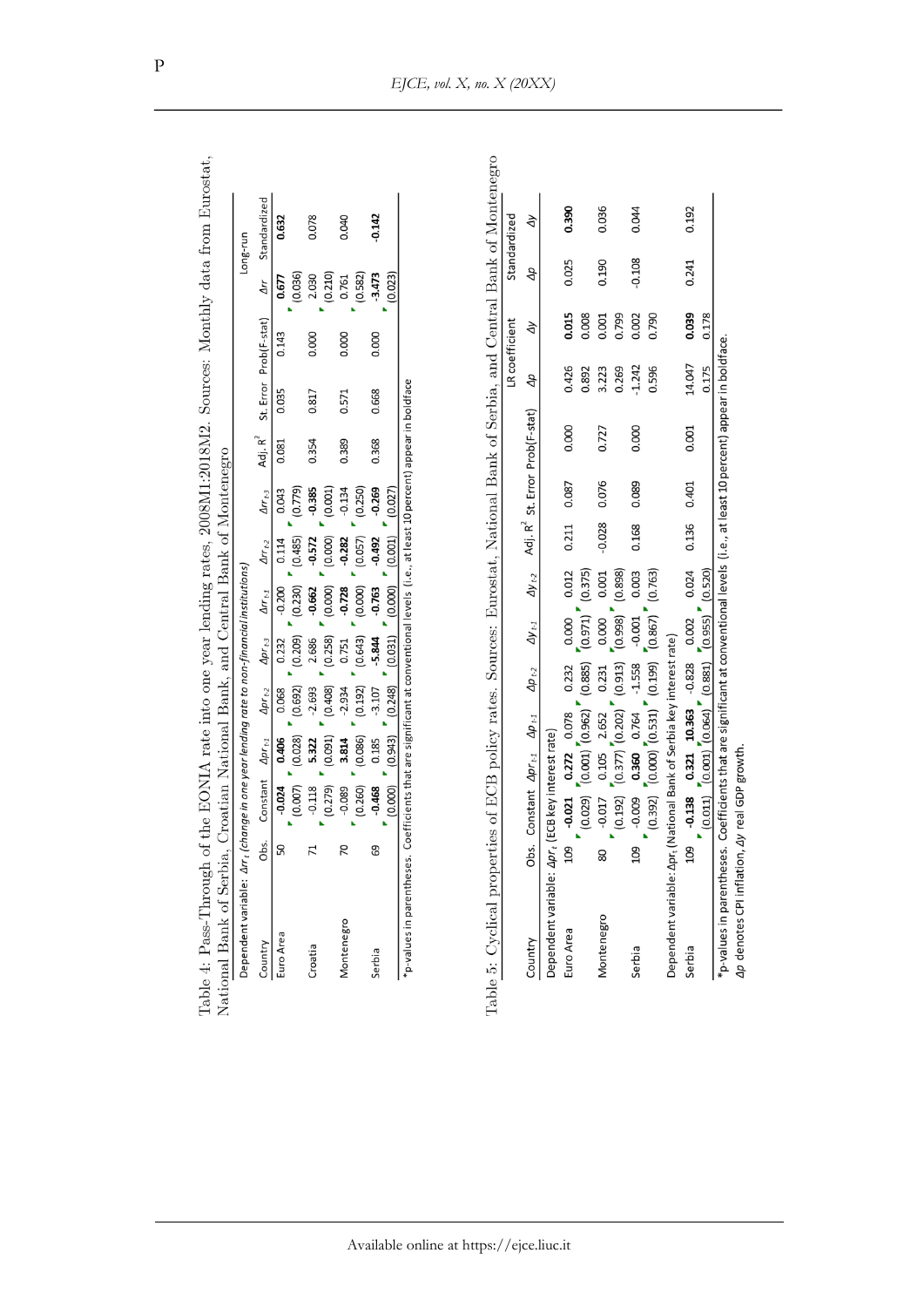This section has provided suggestive evidence so far, using Serbia as a counterfactual, that Montenegro's monetary policy has been constrained by its euroization, both in terms of the transmission and appropriateness of monetary policy in response to output fluctuations. Has this affected Montenegro in ways that we would expect from economic theory? Standard open economy theory would predict that, in the absence of monetary flexibility, external shocks will translate into greater real volatility. Furthermore, the lack of exchange rate flexibility would shift the burden of real exchange rate adjustment to domestic prices. Since joining a currency union implies importing, to a lesser or greater extent, the policy credibility of the union, the expected effect on the level of inflation would be to lower it. Finally, fixing the exchange rate would be expected to introduce volatility in foreign exchange reserves and monetary aggregates as the monetary authorities attempt to keep conditions consistent with the fixed exchange rate.

Are these expectations in line with the Montenegrin experience? A look at Table 6 helps explore this question. Unfortunately, we cannot run a pre- and post-treatment in this case given that Montenegro adopted the euro even before its independence, and hence there is no pre-euroization data. For comparison purposes, I, therefore, again employ data for Serbia. It is clear that volatility (as measured by the standard deviation) of GDP and GNI growth, both nominal and real, has been greater for Montenegro. Regarding inflation, while the average level has been lower in Montenegro, volatility has been higher. Finally, the volatility of broad money growth and foreign exchange reserves, the latter both in levels and as a proportion of external debt) have also been higher in Montenegro.<sup>20</sup> These outcomes are in line with theoretical expectations. There is one interesting exception however. The average growth rate of GDP and GNP have been higher for Montenegro. This is in contrast to some existing literature that generally finds that countries with fixed exchange rates experience, on average, lower growth and inflation. The sample size here -- two countries -- is of course too small to draw broader conclusions.<sup>21</sup>

<sup>&</sup>lt;sup>20</sup> In the case of the level of foreign exchange reserves, I provide the coefficient of variation rather than the standard deviation, given the large differences in averages involved compared to the other variables, which are either ratios or in growth rate form.

<sup>&</sup>lt;sup>21</sup> See, for example, the well-known study by Edwards (2001).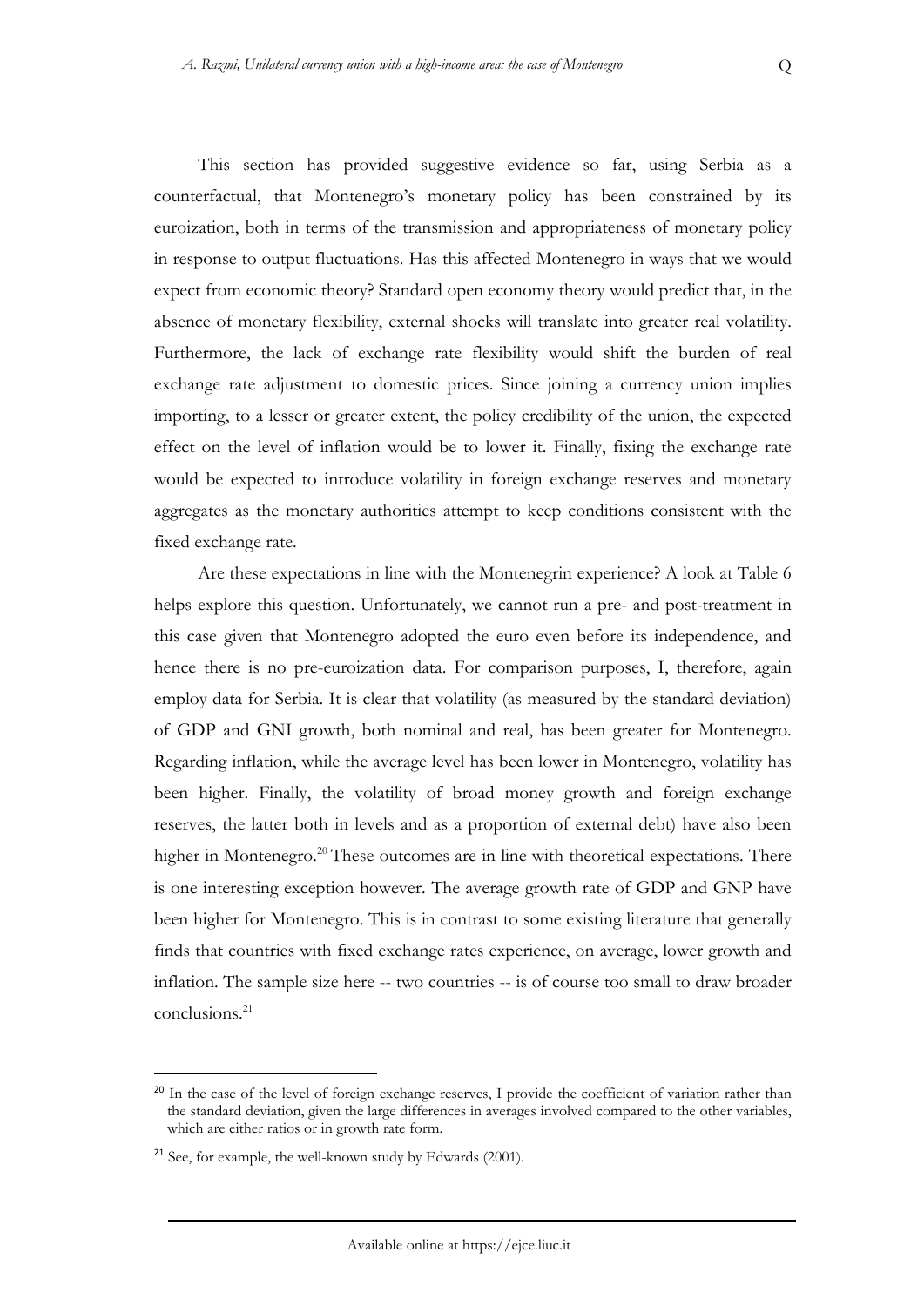### **5. Endogeneity of structural and trade evolution**

As mentioned earlier in Section 2, one of the criteria typically utilized to gauge the case for currency union is the degree of trade integration. Integration may itself, of course, follow from joining a common currency area. Given our earlier findings of lack of symmetry between Montenegrin and Eurozone shocks, and the suggestive evidence surrounding constraints on monetary policy, could one still make a strong case for Montenegro joining the Eurozone on the grounds that increased symmetry will *follow*  membership? While the fact that Montenegro only recently became independent, and that it has experienced no regime other than euroization since then affects the possible depth of our analysis, I nevertheless attempt a preliminary exploration in this section. I find that Montenegro presents an interesting picture in that it appears to have become *less* integrated with the Euro area over the last decade.

Consider first Table 7, which presents the average annual exports from Montenegro over the periods 2006-11 and 2012-16, and underlines the fact that most of Montenegro's exports around two-thirds of the total are classified as services. Moreover, this share has increased over time. The other striking observation that emerges is that the share of the Euro Area in Montenegro's exports has *declined* dramatically from an average of 47 percent to 21 percent over the years! The share of the other major trading partner for Montenegro, i.e., Serbia, on the other hand, has remained stable. Finally, although not shown in the table, Montenegrin exports of goods have steadily declined in *absolute* terms from about 550 million dollars in 2006 to about 360 million dollars in 2016. The decline was marked around the turbulent period of 2009-11, when the Eurozone crisis hit, following which Montenegrin exports are yet to recover. Imports, on the other hand, have grown steadily over this period from 1.8 billion to 2.3 billion dollars, implying that the trade balance in goods has been significantly negative. I expand on these observations below.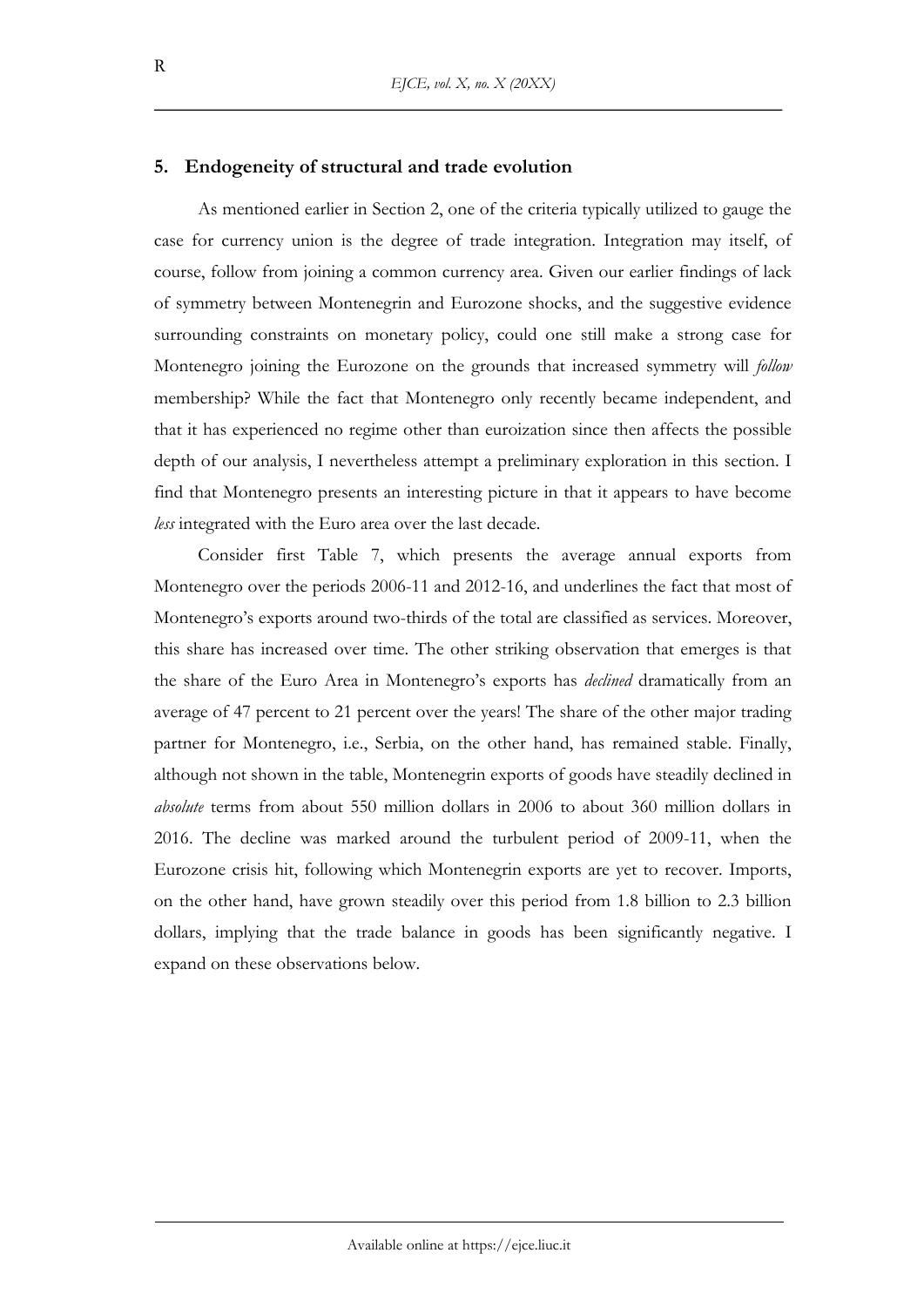|                              | Average   | St. Dev. | Average     | St. Dev. |
|------------------------------|-----------|----------|-------------|----------|
| GDP Growth                   | 2.89      | 4.49     | 1.66        | 2.97     |
| GDP Per Cap. Growth          | 2.77      | 4.50     | 2.15        | 2.98     |
| <b>GNI</b> Growth            | 1.45      | 3.83     | 0.37        | 2.25     |
| GNI Per Cap. Growth          | 1.33      | 3.85     | 0.87        | 2.28     |
| Real GDP Growth              | 0.03      | 0.04     | 0.02        | 0.03     |
| Real GNI Growth              | 0.01      | 0.04     | 0.00        | 0.02     |
| <b>Broad Money Growth</b>    | 22.68     | 43.53    | 15.89       | 12.85    |
| Inflation                    | 4.50      | 4.57     | 6.73        | 3.27     |
| <b>FX</b> Reserves           | 592998158 | $0.24*$  | 13379130114 | $0.14*$  |
| FX Reserves to External Debt | 27.69     | 10.81    | 41.96       | 6.04     |

**Table 6: Macroeconomic volatility over the period 2006 to 2016.** 

*\* Coefficient of variation*

*Source: Author s calculations based on WDI*

**Table 7: Evolution of Montenegrin exports by composition and major destination - 5-year averages.** 

|           | Goods    | <b>Exports (billions of US\$) Services</b>    | Total |
|-----------|----------|-----------------------------------------------|-------|
| 2006-2011 | 0.54     | 1.06                                          |       |
| 2012-2016 | 0.42     | 1.33                                          | 1.76  |
|           | $\cap$ 1 | $\sim$ 1 $\sim$ $\sim$<br>$\cdot$ 1 $\cdot$ 1 |       |

Shares of goods exports by 3 largest destinations

|           | Eurozone                 | Serbia        | Croatia  |
|-----------|--------------------------|---------------|----------|
| 2006-2011 | J.47                     | ገ 23<br>ن ڪول | 0.03     |
| 2012-2016 | ገ 21<br>$J \cdot \Delta$ | 0.26          | $0.10\,$ |

*Source: Author s calculations based on IMF DOTS and UN COMTRADE*

Table 8 compares, in more detail, the Montenegrin experience with other Yugoslav republics and three recent Baltic entrants to the Eurozone (Estonia, Latvia, and Lithuania, all small open economies that may have experienced endogenous integration). As is typical of small open economies, trade constitutes a large proportion of Montenegrin GDP. At more than 100 percent, trade as a proportion of GDP is much greater for Montenegro than the average value for the Eurozone (around 80 percent). Only Slovenia and Estonia report higher values. Less expected is the finding that this proportion has sharply declined from an average of 130.6 percent just before the Eurozone crisis (i.e., over 2006-08) to 102.1 percent over 2014-16. This trend, which is the opposite to that for the Eurozone in general (where the average increased from 77 percent to 84 percent) and virtually all the other countries listed in the table, $^{22}$  is in line with our earlier finding of falling exports, and marks Montenegro as an outlier. The

<sup>&</sup>lt;sup>22</sup> Bosnia and Herzegovina is the only exception but here the proportion remained almost unchanged.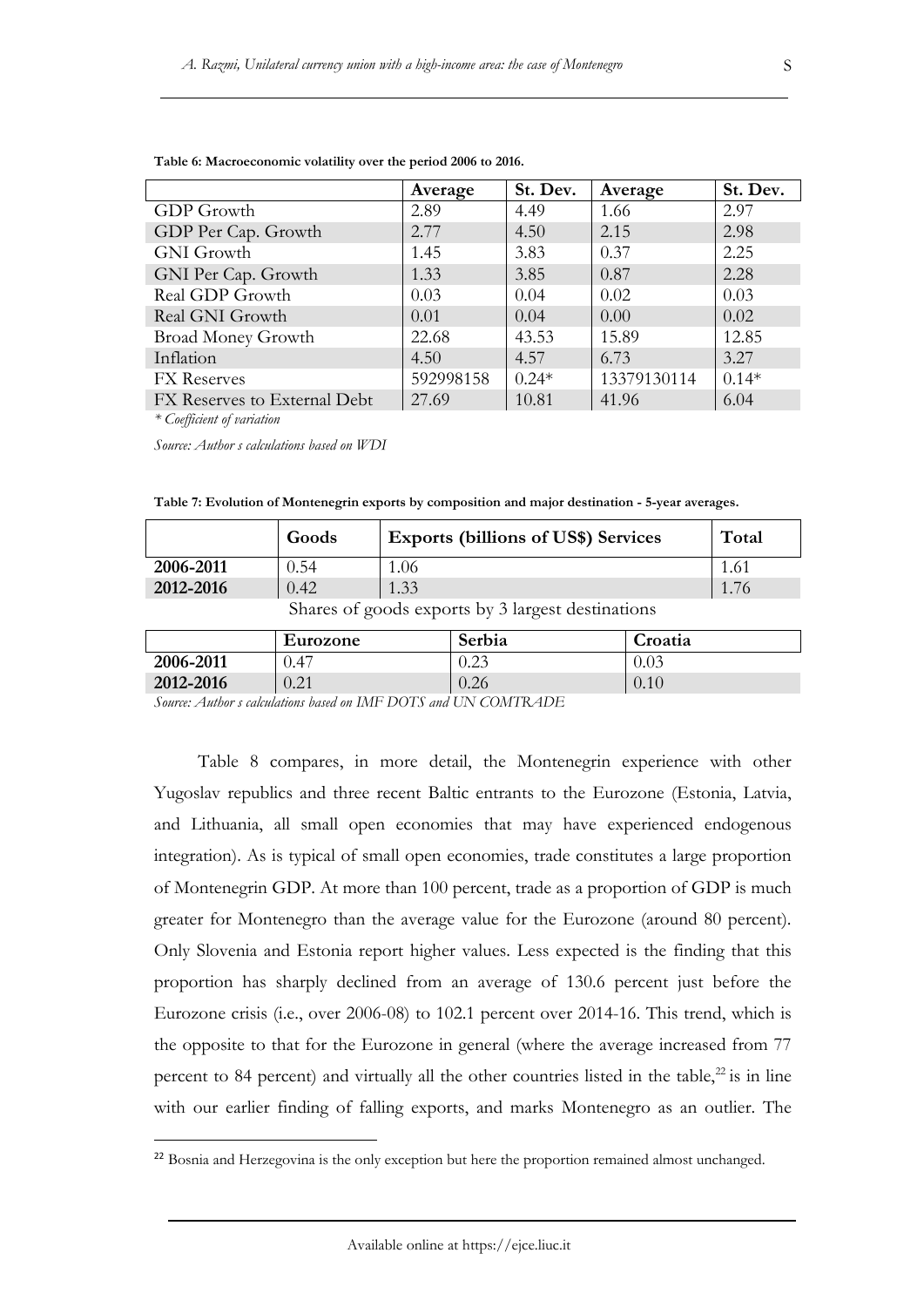proportion for Serbia, by contrast, increased from about 82 percent to 102 percent, and for Croatia from about 85 percent to 94 percent.

Consistent with the trend suggested by the previous table, Table 8 also indicates that the proportion of trade in services as a proportion of GDP increased dramatically for Montenegro between 2006 and 2016. Indeed, while a similar change occurred in several other countries, at almost 18 percentage points the magnitude of the shift is by far the largest for Montenegro.

|                  |       | 2006-08                  |       | 2014-16                  |
|------------------|-------|--------------------------|-------|--------------------------|
| Country          | Trade | <b>Trade in Services</b> | Trade | <b>Trade in Services</b> |
| Bosnia and Herz. | 89.3  | 13.6                     | 88.7  | 12.2                     |
| Croatia          | 85.4  | 29.4                     | 94.1  | 32.9                     |
| Estonia          | 136.6 | 34.8                     | 156.5 | 44.4                     |
| Euro area        | 77.0  | 17.7                     | 84.3  | 23.2                     |
| Latvia           | 96.2  | 23.8                     | 121.1 | 27.2                     |
| Lithuania        | 120.4 | 19.7                     | 153.3 | 28.2                     |
| Macedonia, FYR   | 103.4 | 21.2                     | 113.1 | 25.8                     |
| Montenegro       | 130.6 | 25.3                     | 102.1 | 42.9                     |
| Serbia           | 81.7  | 11.2                     | 102.7 | 22.9                     |
| Slovenia         | 133.4 | 20.9                     | 145.3 | 25.6                     |

**Table 8: Total trade and trade in services (as a percentage of GDP) averaged over 2006-08 and 2014-16.** 

*Source: Author s calculations based on annual data from WDI.*

Table 9 helps focus directly on optimum currency area-related concerns. Here we look at the degree of trade integration as measured by the share of total exports and imports from each country that are destined to and from the Eurozone and the European Union at large (recall McKinnon, 1963). To explore endogenous integration, I again include the three recent Baltic entrants. Again, the numbers present an interesting picture. First of all, contrary to what one would expect from the endogeneity hypothesis proposed by Frankel and Rose (1998), the share of exports going to the Eurozone have not increased significantly in Estonia or Slovenia, countries that joined the Eurozone earlier during this period.<sup>23</sup> That this may in part be due to the Eurozone crisis is supported by the fact that this proportion declined in most of the countries. The same trend applies to the share of goods trade (exports plus imports) as a whole rather than exports. Several countries, including the two early joiners saw their shares either fall (by

T

<sup>23</sup> Slovenia became a member in 2007 while Estonia joined in 2011.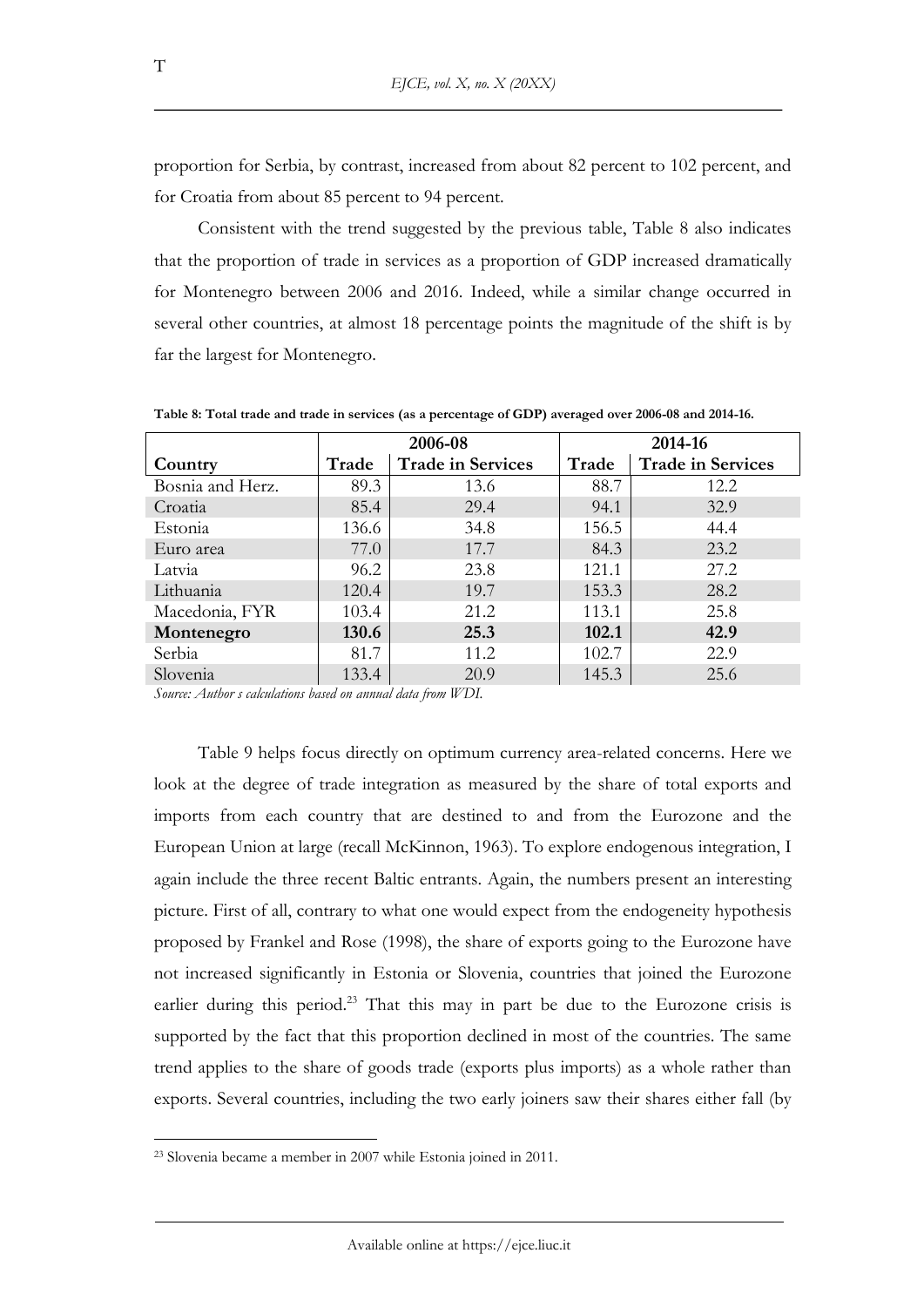more than 13 percent in the case of Slovenia), or not rise by much. Overall, the support for the endogeneity hypothesis is hardly overwhelming here. Second, Montenegro again is an outlier. The share of its goods exports going to the Eurozone declined by about 40 percentage points and that of total trade with the Eurozone by about 43 percentage points! In order to check for whether this is simply due to trade diversion to the larger EU area, the table provides data for the latter. The picture is almost identically dramatic. The share of exports going to the EU fell by about 31 percentage points while the share of Montenegro's trade with the EU fell by about 34 points. The numbers are somewhat lower than the corresponding ones for the Eurozone, probably because the larger EU fared slightly better than the Eurozone in the years following the crisis, which cushioned the decline in Montenegrin exports to these countries. The decline in Montenegro's trade with the Eurozone and the larger EU countries nevertheless stands out. Given Montenegro's unilateral euroization, these developments are radically at odds with the endogeneity hypothesis.

In sum, trade as a proportion of GDP has declined while trade in services has sharply risen during the period of a little over a decade since Montenegro's independence. This has involved an *absolute* decline in the value of exports to the rest of the world since the Eurozone crisis. Moreover, unilateral euroization has surprisingly been accompanied by a declining share of trade with the other members of the currency union and with the larger European Union.

The Montenegrin economy has become less integrated with the Eurozone in terms of trade volumes. This is important because optimum currency area theory implies that the absence of exchange rate policy becomes more costly with less trade integration since it increases the extent of *internal* devaluation required to stabilize the economy in response to negative shocks. But the loss of monetary policy may still not be a major setback if the economy joining a currency union is diversified and similar in its production structure to the member countries (so that shocks are symmetric). Section 3 analyzed the symmetry of shocks. Has the Montenegrin economy diversified and/or become more similar in economic structure to the Eurozone over time? The rest of this section explores this issue in a bit more detail.

As a first pass, let's look at the extent of concentration or diversification of Montenegro's trade relative to the rest of the world. Table 10 illustrates period averages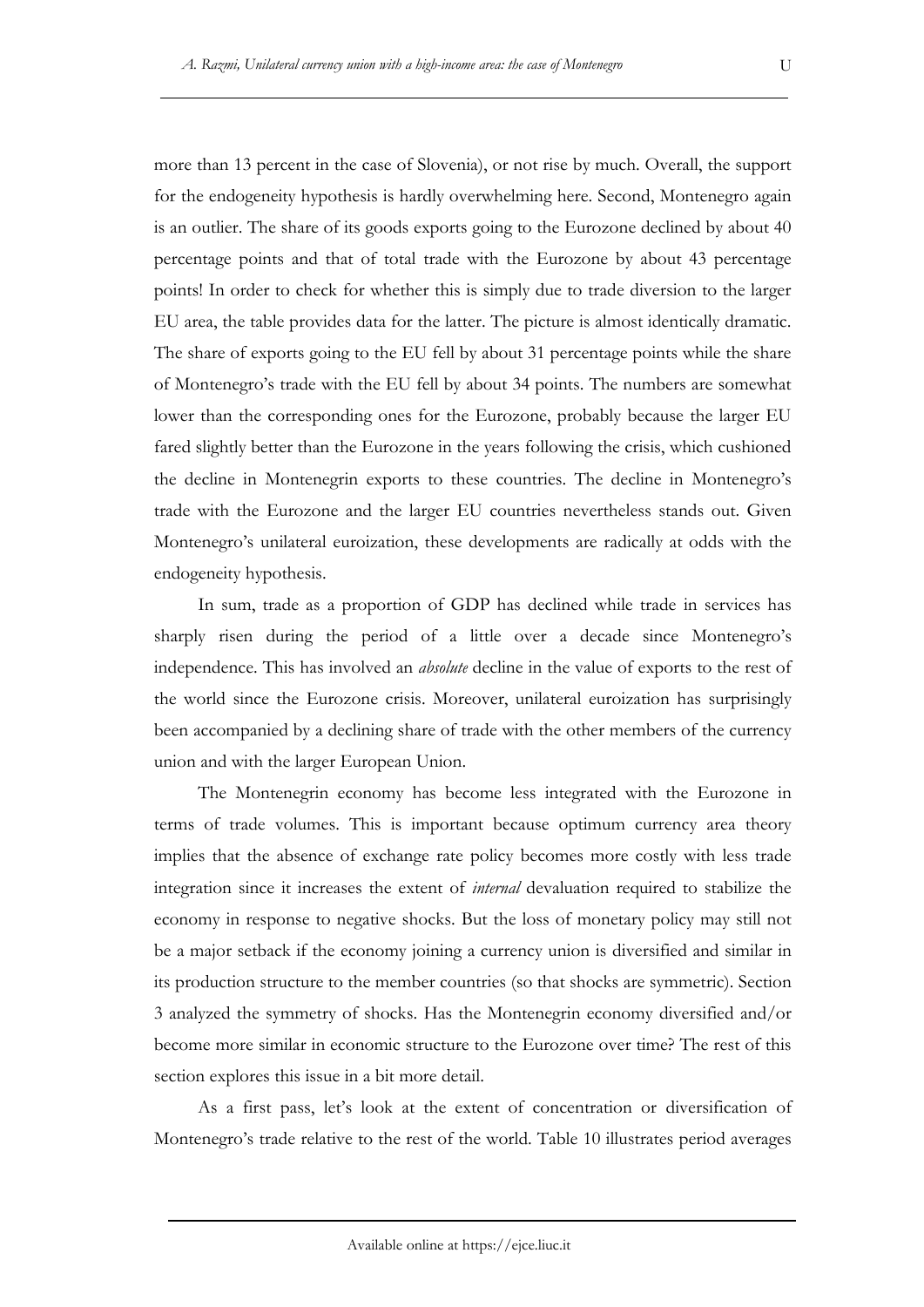for Montenegro and comparator economies of: (1) the number of products exported and imported, (2) the concentration of exports and imports, and (3) the diversification of exports and imports. The number of products traded is captured at the three-digit SITC (Rev. 3) level. UNCTAD measures the concentration index as a Herfindahl-Hirschmann Index (HHI), based on the following expression:

$$
H_j = \frac{\sqrt{\sum_{i=1}^n (x_{ij}/X_j)^2} - \sqrt{1/n}}{1 - \sqrt{1/n}}; H_j \in [0, 1]
$$

where  $x_{ij}$  is the value of export (or import) for country *j* and product *i*,  $X_j = \sum_{i=1}^n x_{ij}$  is the sum of exports (or imports) of product  $j$  for country  $i$ , and  $n$  is the number of products (SITC Revision 3 at 3-digit group level). An index value closer to 1 indicates that a country s exports or imports are highly concentrated in a few product lines.

Finally, UNCTAD computes the diversification index by measuring the absolute deviation of the trade structure of a country from world structure. Specifically,

$$
S_j = \frac{\sum_i |x_{ij} - x_i|}{2};\, S_j \in [0,1]
$$

where  $x_{ij}$  denotes the share of product *i* in total exports or imports of country *j*, while  $x_i$ is the share of product *i* in total world exports or imports. The higher the index, the greater the degree of divergence relative to the world economy.

For purposes of comparison, I present similar data for the other former republics. Some salient observations emerge from the numbers. First, the number of active product lines on the export side are much lower for Montenegro in comparison to other countries, even the relatively land-locked ones like Bosnia and Herzegovina. Moreover, the number of export lines has been quite stable over the years. Second, Montenegrin exports are much more concentrated than those from other regional economies. That Montenegrin exports are concentrated is not a surprise, given its size. However, Montenegrin exports are dramatically more concentrated even in comparison with other small regional economies such as Macedonia, FYR and Bosnia and Herzegovina. Montenegro really is an outlier in this dimension, although less so than a decade ago (the index has declined from an average of 0.42 in 2006-08 to 0.24 in 2013-16). Third,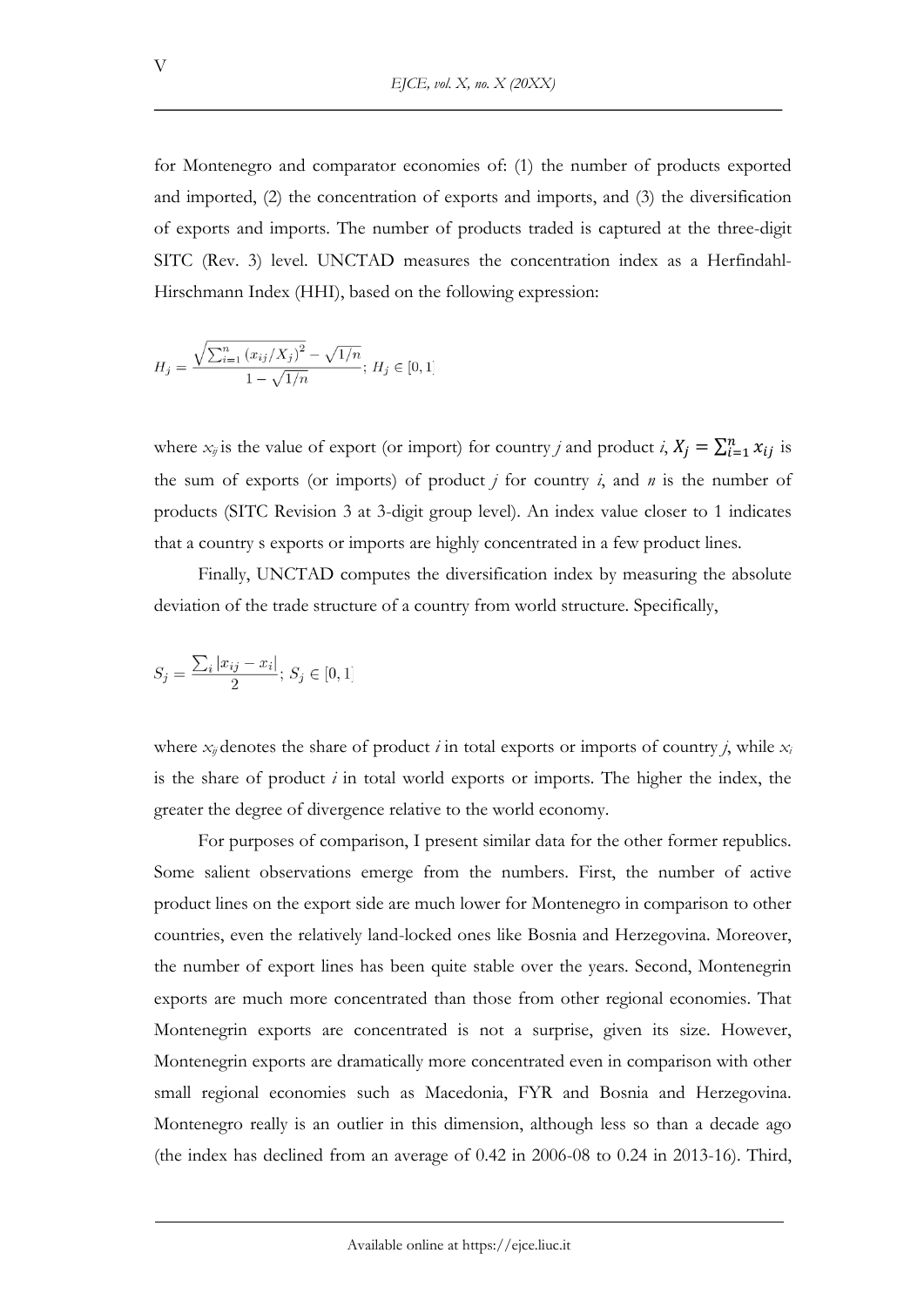Montenegro's export basket scores higher than any other regional economy in the divergence of its export structure from the world norm. Fourth, and rather unsurprisingly, the differences on the import side are generally much less stark than those on the export side. Taken together these numbers reflect the exceptional concentration and narrowness of Montenegrin export structure.

Thus far we have explored the extent to which Montenegro's trade structure resembles the rest of the world. Our main interest, however, is in the issue of euroization, and in that context, the more interesting basis for evaluation is the Eurozone rather than the world. Table 11 provides such a comparison for economic structures. Again, I provide information for Montenegro and several other regional economies as well as recent Eurozone entrants (i.e., the Baltic states). The period spanned covers 2000-16, and I report averages for sub-periods. The statistics that I employ are the commonly used Bray-Curtis and modified Finger-Kreinin indexes. The former, which varies between 0 and 1, measures the extent of dissimilarity between the economic structures of countries *j* and *k*, and is constructed as follows:

$$
d_{jk} = \frac{\sum_{i=1}^{N} |y_{ij} - y_{ik}|}{\sum_{i=1}^{N} (y_{ij} + y_{ik})}
$$
(3)

where  $y_{ij}$  is the share of sector *i* in country *j*'s value-added,  $y_{ik}$  is the corresponding share for the Eurozone, and *N* is the total number of sectors. The greater the calculated value of the index, the higher the extent of dissimilarity between a country s economic structure and the Eurozone. In the limit, with  $d_{ik} = 1$ , the two countries are completely dissimilar in that there is no overlap between their structures of production. The calculations are based on 10 sectors covering both goods and services (see the footnote to Table 11 for a detailed list of the sectors). $24$ 

The modified Finger-Kreinin index varies between 0 and 100, and is calculated as follows:

<sup>&</sup>lt;sup>24</sup> Ideally, one would like to have even more disaggregated data for GDP by sector but, to the best of my knowledge, such data are not available on a consistent basis.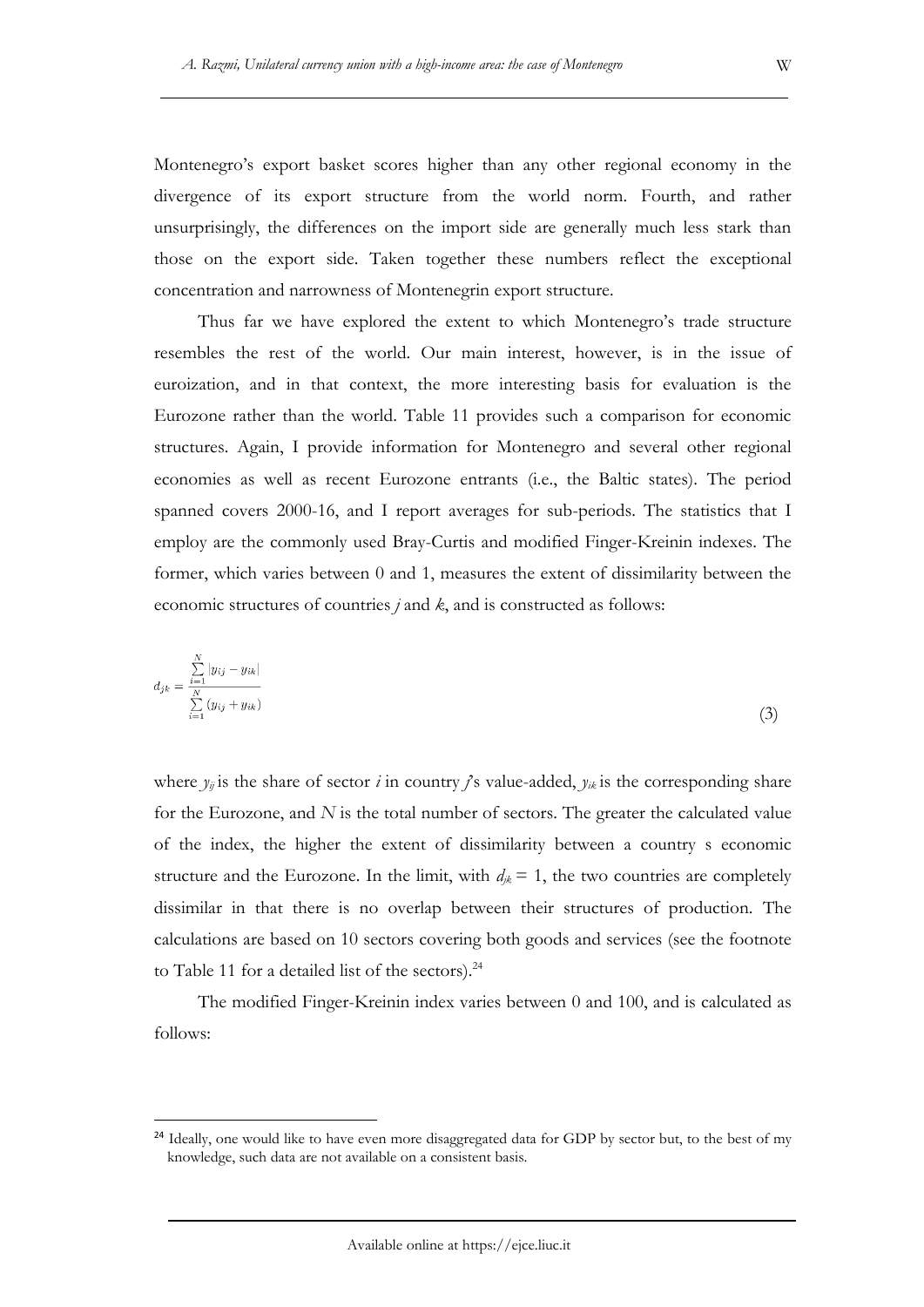$$
f_{jk} = \left(\sum_{i} \min(y_{ij}, y_{ik})\right) \times 100\tag{4}
$$

An index value of 100 indicates the greatest extent of structural similarity between the economies. The two indexes largely convey a similar picture. According to the Bray-Curtis index, Montenegro has one of the most dissimilar economic structures relative to the Eurozone among regional economies. However, Lithuania, in spite of having recently joined the Eurozone, continues to have an equally dissimilar structure. The Finger-Kreinin index indicates that Montenegro has the least similarity with the Eurozone economy over the entire period. Notice that the two indices have been quite stable for Montenegro, the former varying between 0.18 and 0.19 over the period 2006- 16, and the Finger-Kreinin index varying between 69.6 and 70.9 over the same period. There does not seem to be much evidence of endogenous growth of structural similarity following the adoption of the euro. Notice also that Estonia, Latvia, and Slovenia, all relatively new Eurozone members, display a much higher degree of similarity of economic structure with the Eurozone.

Table 12 extends the analysis to Montenegrin exports and imports to and from the world.<sup>25</sup> I use annual data from UN COMTRADE, which provides information for the European Union as a whole rather than the Eurozone. I calculate the indexes for trade in goods at the two digit level of disaggregation (SITC Rev. 2, categories 0-9), which yields 68 sub-sectors. For comparison purposes, I also present data for the other former Yugoslav republics.<sup>26</sup>

<sup>&</sup>lt;sup>25</sup> So that the share  $y_{ij}$  from equations (3) and (4) will now reflect the share of SITC 2 category *i* in individual country/region *j'*s exports (or imports) to the world and *yik* will represent the corresponding share of the EU.

<sup>&</sup>lt;sup>26</sup> I do not include Slovenia here since it had already joined the European Union before the start of this period and hence is included on the EU side. The same applies to the Baltic states.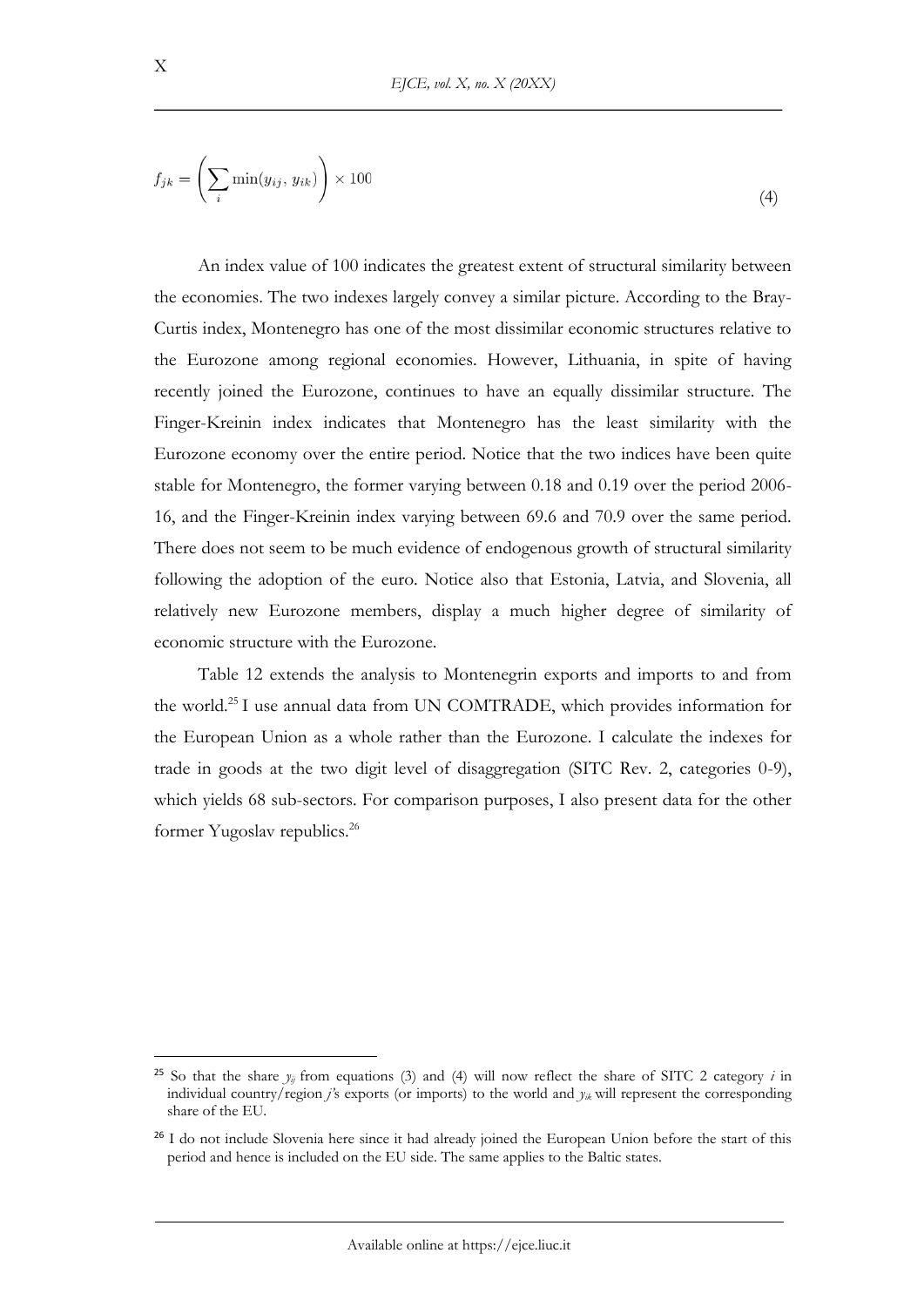|                          |                |         | Euro Area      |         |                |         | <b>European Union</b> |         |
|--------------------------|----------------|---------|----------------|---------|----------------|---------|-----------------------|---------|
|                          |                | 2006    |                | 2016    |                | 2006    |                       | 2016    |
|                          | <b>Exports</b> | Imports | <b>Exports</b> | Imports | <b>Exports</b> | Imports | <b>Exports</b>        | Imports |
| Bosnia and Herz.         | 49.3           | 38.8    | 52.5           | 41.0    | 76.3           | 70.0    | 71.5                  | 61.7    |
| Croatia                  | 55.0           | 54.3    | 54.9           | 60.7    | 64.2           | 67.2    | 65.5                  | 77.0    |
| Estonia                  | 44.4           | 55.3    | 46.4           | 57.9    | 65.2           | 74.5    | 73.9                  | 81.8    |
| Latvia                   | 50.3           | 56.8    | 47.0           | 58.5    | 72.5           | 76.6    | 69.5                  | 80.5    |
| Lithuania                | 42.8           | 42.0    | 37.5           | 48.1    | 63.7           | 62.9    | 60.6                  | 71.0    |
| Macedonia,<br><b>FYR</b> | 67.6           | 39.6    | 66.0           | 36.0    | 86.5           | 59.5    | 79.9                  | 62.0    |
| Montenegro               | 58.2           | 39.1    | 18.6           | 35.4    | 68.2           | 51.8    | 37.7                  | 48.2    |
| Serbia                   | 47.6           | 31.3    | 43.5           | 41.5    | 66.5           | 48.9    | 66.2                  | 62.8    |
| Slovenia                 | 53.8           | 66.7    | 50.8           | 53.3    | 77.1           | 82.3    | 75.4                  | 70.9    |

**Table 9: Trade with the Euro Area and the European Union as a proportion of total trade.**

*Source: Author's calculations based on IMF DOTS*

|                  |                          | <b>Exports</b> |         |         |                          | <b>Imports</b> |         |         |
|------------------|--------------------------|----------------|---------|---------|--------------------------|----------------|---------|---------|
|                  | 2000-05                  | 2006-08        | 2009-12 | 2013-16 | 2000-05                  | 2006-08        | 2009-12 | 2013-16 |
| Number of        |                          |                |         |         |                          |                |         |         |
| Products         |                          |                |         |         |                          |                |         |         |
| Bosnia and Herz. | 190.7                    | 216.0          | 221.0   | 220.8   | 239.8                    | 243.3          | 246.5   | 247.8   |
| Croatia          | 228.8                    | 234.0          | 232.5   | 238.3   | 248.0                    | 250.0          | 248.8   | 248.5   |
| Macedonia (FYR)  | 175.0                    | 192.7          | 197.3   | 200.5   | 229.8                    | 238.7          | 237.3   | 238.8   |
| Montenegro       |                          | 109.0          | 116.5   | 108.3   |                          | 220.0          | 218.3   | 219.5   |
| Serbia           | $\overline{\phantom{0}}$ | 241.0          | 241.5   | 245.0   |                          | 250.0          | 248.5   | 249.3   |
| Slovenia         | 229.5                    | 237.7          | 237.0   | 240.5   | 248.7                    | 251.3          | 249.8   | 249.5   |
| Concentration    |                          |                |         |         |                          |                |         |         |
| Bosnia and Herz. | 0.17                     | 0.13           | 0.11    | 0.10    | 0.06                     | 0.08           | 0.07    | 0.06    |
| Croatia          | 0.13                     | 0.12           | 0.11    | 0.07    | 0.08                     | 0.08           | 0.08    | 0.07    |
| Macedonia (FYR)  | 0.17                     | 0.20           | 0.18    | 0.20    | 0.17                     | 0.11           | 0.10    | 0.11    |
| Montenegro       |                          | 0.42           | 0.37    | 0.24    |                          | 0.09           | 0.09    | 0.08    |
| Serbia           | $\overline{\phantom{a}}$ | 0.09           | 0.07    | 0.10    | $\overline{\phantom{a}}$ | 0.08           | 0.12    | 0.11    |
| Slovenia         | 0.11                     | 0.13           | 0.16    | 0.15    | 0.06                     | 0.07           | 0.11    | 0.11    |
| Diversification  |                          |                |         |         |                          |                |         |         |
| Bosnia and Herz. | 0.65                     | 0.63           | 0.61    | 0.60    | 0.41                     | 0.39           | 0.35    | 0.35    |
| Croatia          | 0.50                     | 0.45           | 0.45    | 0.46    | 0.27                     | 0.24           | 0.26    | 0.29    |
| Macedonia (FYR)  | 0.65                     | 0.66           | 0.62    | 0.67    | 0.40                     | 0.40           | 0.40    | 0.45    |
| Montenegro       |                          | 0.70           | 0.71    | 0.70    |                          | 0.45           | 0.44    | 0.44    |
| Serbia           |                          | 0.55           | 0.53    | 0.51    |                          | 0.28           | 0.33    | 0.34    |
| Slovenia         | 0.47                     | 0.47           | 0.47    | 0.46    | 0.30                     | 0.31           | 0.29    | 0.31    |

**Table 10: Various Indexes of merchandise export concentration and diversification.**

*Source: Author s calculations based on annual data from UNCTADSTAT*

Again, Montenegro's export structure is rather different from that of European Union countries especially, not surprisingly, on the export side. The value of the Bray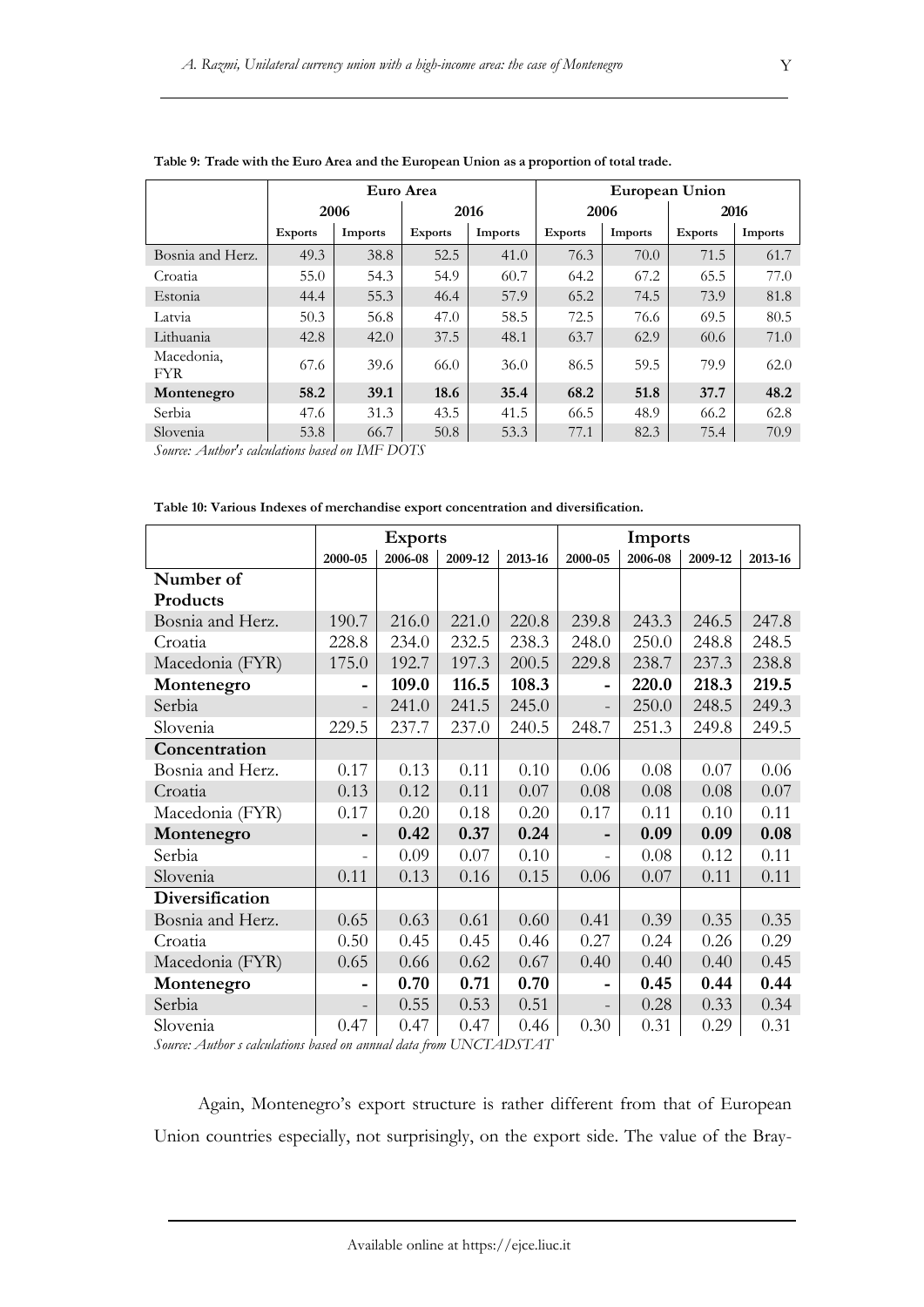Curtis index for exports is 0.80 in 2007 and 0.76 in 2016. These numbers are significantly higher than those for Serbia and Croatia, and even slightly higher than those for land-locked Macedonia, FYR. The corresponding values of the Finger-Kreinin index are 20.57 and 28.82, respectively. Again, these numbers are much lower than those for the other countries, with the exception of Macedonia, FYR in 2016. Even though the picture changed somewhat over the decade, Montenegro remains weakly integrated with the European Union, both in absolute terms and relative to other countries in the region.

Finally, the last column of Table 12 reports the Grubel-Lloyd index of intraindustry trade.<sup>27</sup>Unlike the Bray-Curtis and Finger-Kreinin indexes reported here, this widely employed measure of structural similarity is calculated based on trade *between* the countries under consideration and is given by:

$$
GL_{jk} = 1 - \frac{\sum_{i=1}^{n} |x_{ijk} - m_{ijk}|}{\sum_{i=1}^{n} (x_{ijk} + m_{ijk})}
$$
\n(5)

where  $x_{ijk}$  is the export of industry *i* goods from country *j* to country *k*, while  $m_{ijk}$  are the corresponding imports. The index varies between 0-1, with a higher value representing greater intra-industry trade in goods.

The results are consistent with the picture that has emerged so far. While Montenegro's intraindustry trade has almost doubled starting from a low base, it is still the lowest by far among the economies reported. Given our previous findings about the concentration of Montenegrin production structure, this is hardly surprising. By way of further comparison, Brixiová et al. (2010) calculated the Grubel-Lloyd index for Estonia, another small open economy, to be close to 0.3 in 2007, four years before joining the Eurozone. An older but more comprehensive study, Fidrmuc (2001), found values ranging from 0.29 (Romania) to 0.66 (Czech Republic) for trade between central and east European countries (CEECs) and the European Union in 1998.<sup>28</sup>

<sup>27</sup> The results for Croatia cannot be computed since *UN Comtrade* does not report numbers for intra-EU trade.

<sup>&</sup>lt;sup>28</sup> See Table A.1 of the paper. Note that Brixiová et al. (2010) and Fidrmuc (2001) use SITC Rev. 3 data at the 4- and 3-digit commodity level, respectively. To the extent that I use 2-digit level data, my results in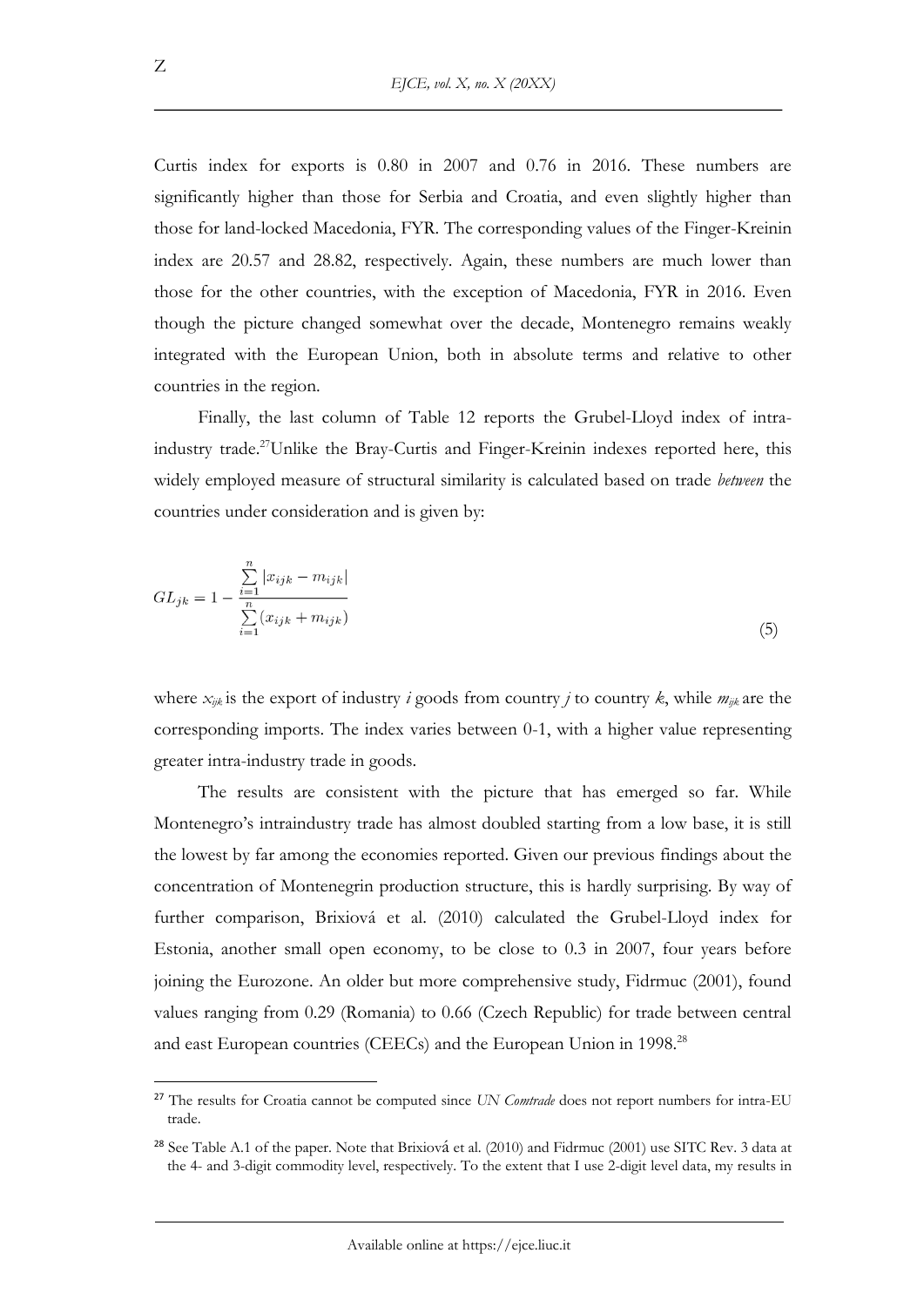The overall finding that has emerged from our analysis reinforces the earlier finding from Section 3 of limited structural symmetry between Montenegro and the Eurozone. The degree of similarity, and by implication the symmetry of shocks, does not seem to have increased following euroization. This leads to one final question as we conclude: how have these structural differences translated into the aggregate behavior of the trade balance? Figure 3, which shows the evolution of the balance of goods trade and balance of services trade separately, for the period 2008-16, reveals an interesting picture. While the Eurozone has run a trade surplus in goods since the crisis, Montenegro has experienced a huge trade deficit averaging about 44 percent. And while Montenegro's surplus in services trade, which averaged almost 18 percent over the period, mitigated the overall trade deficit, the Eurozone ran a small surplus in services, averaging less than 1 percent. The figure, with the wide bands representing Montenegrin deficits (surpluses) in goods (services) trade bounding corresponding Eurozone plots from above and below eloquently highlights how differences in economic structure have transformed into differences in aggregate behavior.

### **6. Concluding remarks**

Relatively little research exists on the experience of the two countries/regions that have unilaterally euroized. This paper has focused on Montenegro a small open economy in the context of the relevant optimum currency area issues. Montenegro is likely to have benefited from importing (euroization-induced) policy credibility, especially through the rapid remonetization of the economy after high inflation and instability in the 1990s, and possibly through greater FDI inflows . The admittedly preliminary evidence that I present, however, suggests that: (1) the Montenegrin economy is only weakly synchronized with the Eurozone, (2) Montenegro has limited monetary autonomy, (3) there is little evidence that euroization has resulted in greater integration with the Eurozone, and (4) this weak synchronization, in the absence of monetary autonomy or exchange rate-based stabilization mechanisms, significantly raises the costs of currency union. Indeed, if anything, Montenegro has become less integrated by some measures such as the share of its merchandise exports destined for

Table 12 are likely to overestimate the level of intra-industry trade in the countries analyzed. Using 2 digit data has the advantage that it reduces the likelihood of data categorization and reporting errors.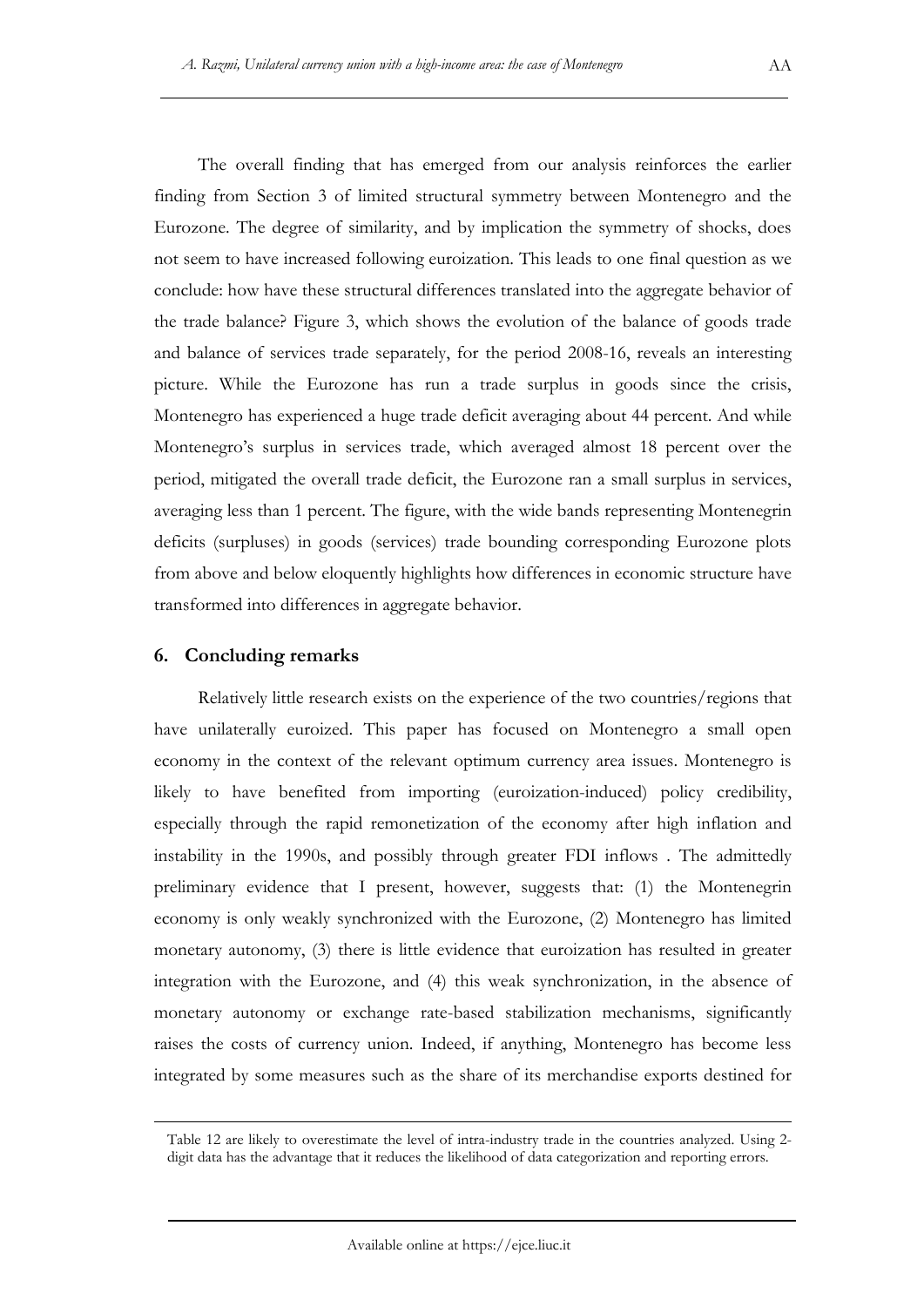the Eurozone. Recent European experience has shown that membership of a currency union does not mitigate the threat posed by continuous and large current account deficits.

Large Montenegrin current account deficits financed to a significant extent by FDI inflows directed towards the (largely non-tradable) real estate, banking, and construction sectors, therefore, increase the salience of currency worries. While the lack of adequate data makes it challenging to evaluate the net benefits of currency union membership with any reasonable degree of precision, the absence of a lender of last resort, a fiscal union, or a voice in monetary policy, if anything, only serve to enhance these concerns. The costs of euroization, including the narrowed scope for policy to promote diversification and structural change, may continue to cast a shadow well beyond the immediate gains in terms of policy credibility.

|                    |                | <b>Bray-Curtis index</b> |         |                |         | Finger-Kreinin index |         |         |
|--------------------|----------------|--------------------------|---------|----------------|---------|----------------------|---------|---------|
|                    | 2005-08        | 2006-09                  | 2009-12 | 2013-16        | 2005-08 | 2006-09              | 2009-12 | 2013-16 |
| Bosnia and         |                | 0.13                     | 0.13    |                | 76.30   | 75.03                | 76.35   | 76.07   |
| Herz.              |                |                          |         | $\blacksquare$ |         |                      |         |         |
| Croatia            | 0.09           | 0.10                     | 0.08    | 0.09           | 79.05   | 78.60                | 80.85   | 79.70   |
| Estonia            | 0.10           | 0.10                     | 0.09    | 0.09           | 80.40   | 80.17                | 81.03   | 80.45   |
| Latvia             | 0.14           | 0.13                     | 0.12    | 0.12           | 77.47   | 77.53                | 79.25   | 78.18   |
| Lithuania          | 0.15           | 0.17                     | 0.19    | 0.20           | 75.90   | 74.47                | 73.28   | 72.13   |
| Macedonia<br>(FYR) | 0.19           | 0.16                     | 0.15    | 0.17           | 70.68   | 73.60                | 74.95   | 73.75   |
| Montenegro         | $\blacksquare$ | 0.18                     | 0.18    | 0.19           |         | 69.60                | 70.85   | 69.40   |
| Serbia             | 0.20           | 0.13                     | 0.14    | 0.15           | 70.45   | 75.53                | 74.53   | 73.43   |
| Slovenia           | 0.09           | 0.09                     | 0.08    | 0.09           | 81.10   | 80.47                | 81.73   | 79.80   |

**Table 11: Bray-Curtis and Finger-Kreinin Indexes of Similarity to the Eurozone 19 (based on the share of GDP of 10 sectors\*).** 

*Source: Author's calculations based on annual data from Eurostat*

*\* The 10 sectors include: (1) Agriculture, forestry and fishing, (2) Industry (except construction), (3) Construction, (4) Wholesale and retail trade, transport, accommodation and food service activities, (5) Information and communication, (6) Financial and insurance activities, (7) Real estate activities, (8) Professional, scientific and technical activities; administrative and support service activities, (9) Public administration, defense, education, human health and social work activities, and (10) Arts, entertainment and recreation; other service activities; activities of household and extra-territorial organizations and bodies.*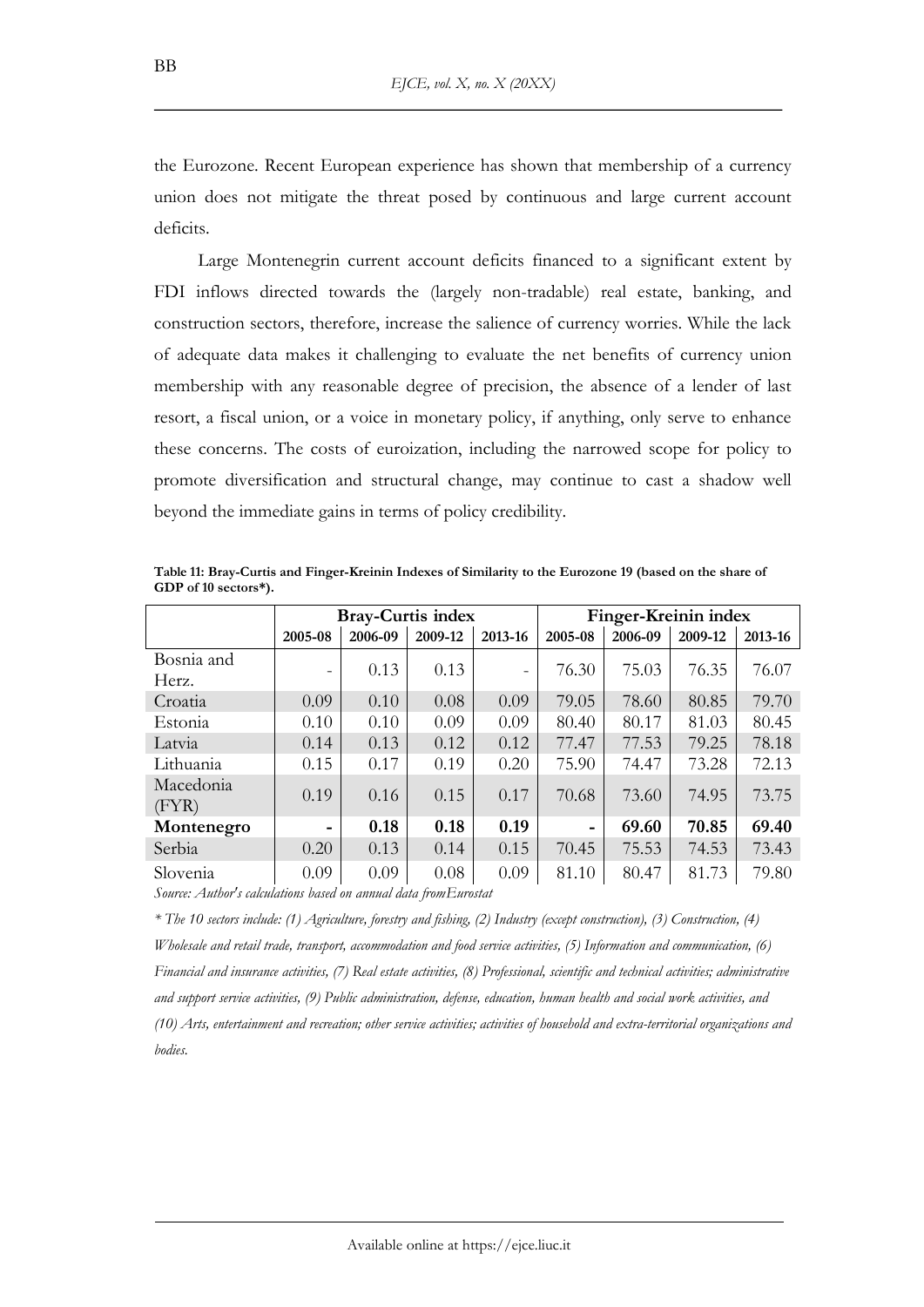|                  |      |                | <b>Bray-Curtis</b> |                | Finger-Kreinin | Grubel-Lloyd |
|------------------|------|----------------|--------------------|----------------|----------------|--------------|
|                  |      | <b>Exports</b> | Imports            | <b>Exports</b> | Imports        |              |
| Bosnia and Herz. | 2007 | 0.61           | 0.35               | 39.04          | 64.94          | 0.43         |
|                  | 2016 | 0.62           | 0.36               | 38.92          | 63.64          | 0.50         |
| Croatia          | 2007 | 0.41           | 0.28               | 59.04          | 71.80          |              |
|                  | 2016 | 0.58           | 0.30               | 42.72          | 70.45          |              |
| Macedonia, FYR   | 2007 | 0.67           | 0.38               | 32.65          | 62.31          | 0.30         |
|                  | 2016 | 0.73           | 0.41               | 27.90          | 59.46          | 0.38         |
|                  | 2007 | 0.80           | 0.39               | 20.57          | 61.30          | 0.08         |
| Montenegro       | 2016 | 0.76           | 0.36               | 28.82          | 64.35          | 0.14         |
| Serbia           | 2007 | 0.48           | 0.29               | 51.85          | 70.93          | 0.44         |
|                  | 2016 | 0.59           | 0.36               | 42.32          | 63.92          | 0.69         |

**Table 12: Indexes for similarity with European Union exports and imports.** 

*Source: Author s calculations based on UN Comtrade SITC 2*

Figure 3: Trade balance (as a proportion of GDP) in goods and services, 2008-16.



*Source: UNCTADstats.*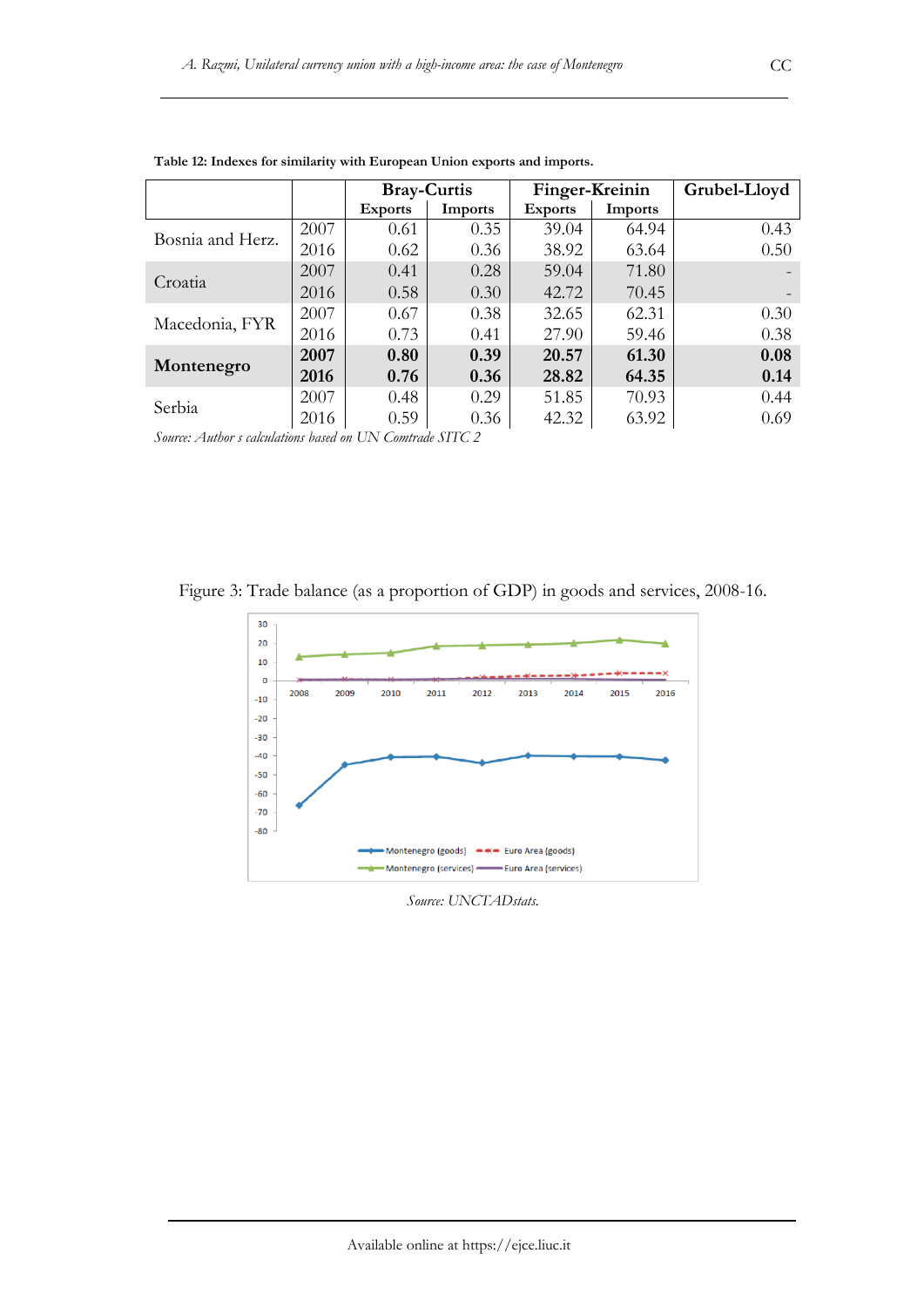## **References**

- Bayoumi T., Eichengreen B. (1992), 'Shocking aspects of European monetary unification', *NBER Working Papers*, 3949, National Bureau of Economic Research, Inc.
- Blanchard O.J., Quah D. (1989), 'The Dynamic Effects of Aggregate Demand and Supply Disturbances', *American Economic Review*, 79(4), 655-673.
- Borensztein E., Berg A. (2000), 'The Pros and Cons of Full Dollarization', *IMF Working Papers 00/50*, International Monetary Fund.
- Brixiová Z., Morgan M.H., Wörgötter A. (2010), 'On the road to euro: How synchronized is Estonia with the Euro zone?', *European Journal of Comparative Economics,* 7(1), 203-227.
- Edwards S. (2001), 'Dollarization: Myths and realities', *Journal of Policy Modeling*, 23(3), 249-265.
- European Commission (1990), 'One market, one money: an evaluation of the potential benefits and costs of forming an economic and monetary union', *Technical Report*, 44.
- Fabris N., Vukajlović-Grba D., Radunović T., Janković J. (2004), 'Economic policy in dollarized economies with a special review of Montenegro', *Working Paper*, 1, The Central Bank of Montenegro.
- Fidrmuc J. (2001), 'Intraindustry trade between the EU and the CEECs the evidence of the first decade of transition', *Focus on Transition,* 1, 65-78.
- Fidrmuc J., Korhonen I. (2003), 'Similarity of supply and demand shocks between the euro area and the CEECs', *Economic Systems,* 27(3), 313-334.
- Frankel J., Rose A. (1998), 'The endogeneity of the optimum currency area criteria', *Economic Journal*, 108(449), 1009-1025.
- IMF (2017), 'Montenegro: 2017 article iv consultation', *Country Report*, 17(276), International Monetary Fund, Washington, DC.
- Jurgutyte J. (2006), 'Lithuania s track to the euro and the endogeneity hypothesis', *Baltic Journal of Economics,* 6(1), 53-69.
- Kenen P. (1969), 'The optimum currency area: An eclectic view', in *Monetary problems of the international economy*, pp. 41-60.
- Krugman P. (1993), 'Lessons of Massachusetts for EMU', in *Adjustment and Growth in the European Monetary Union*, pp. 241-69.
- McKinnon R.I. (1963), 'Optimum currency areas', *American Economic Review,* 53(4), 717-25.
- Minda A. (2005), 'Official dollarization: a last resort solution to nancial instability in Latin America?', *Cahiers du gres* (2002-2009), Groupement de Recherches Economiques et Sociales.
- Mohanty M.S., Klau M. (2005), 'Monetary policy rules in emerging market economies: Issues and evidence', in R. J. Langhammer and L. V. de Souza (Eds.), *Monetary Policy and Macroeconomic Stabilization in Latin America*, Berlin, pp. 205-245, Springer Berlin Heidelberg.
- Mundell R.A. (1961), 'A theory of optimum currency areas', *The American Economic Review,* 51(4), 657-665.
- Orphanides A. (2010), *Taylor rules*, in S. N. Durlauf and L. E. Blume (Eds.), *Monetary Economics*, pp. 362-369, London: Palgrave Macmillan UK.
- Rose A., Stanley T. (2005), 'A meta-analysis of the effect of common currencies on international trade', *Journal of Economic Surveys,* 19(3), 347-365.
- Schuler K. (2005), 'Some theory and history of dollarization', *Cato Journal,* 25(1), 115-125.
- Sokic A., Fabris N. (2013), 'Euroization and cyclical stabilization in Montenegro: an empirical analysis', *MPRA paper*, University Library of Munich, Germany.
- Swiston A.J. (2011), 'Official dollarization as a monetary regime: Its effects on El Salvador', *IMF Working Papers*, 11(129), IMF, Washington, DC.